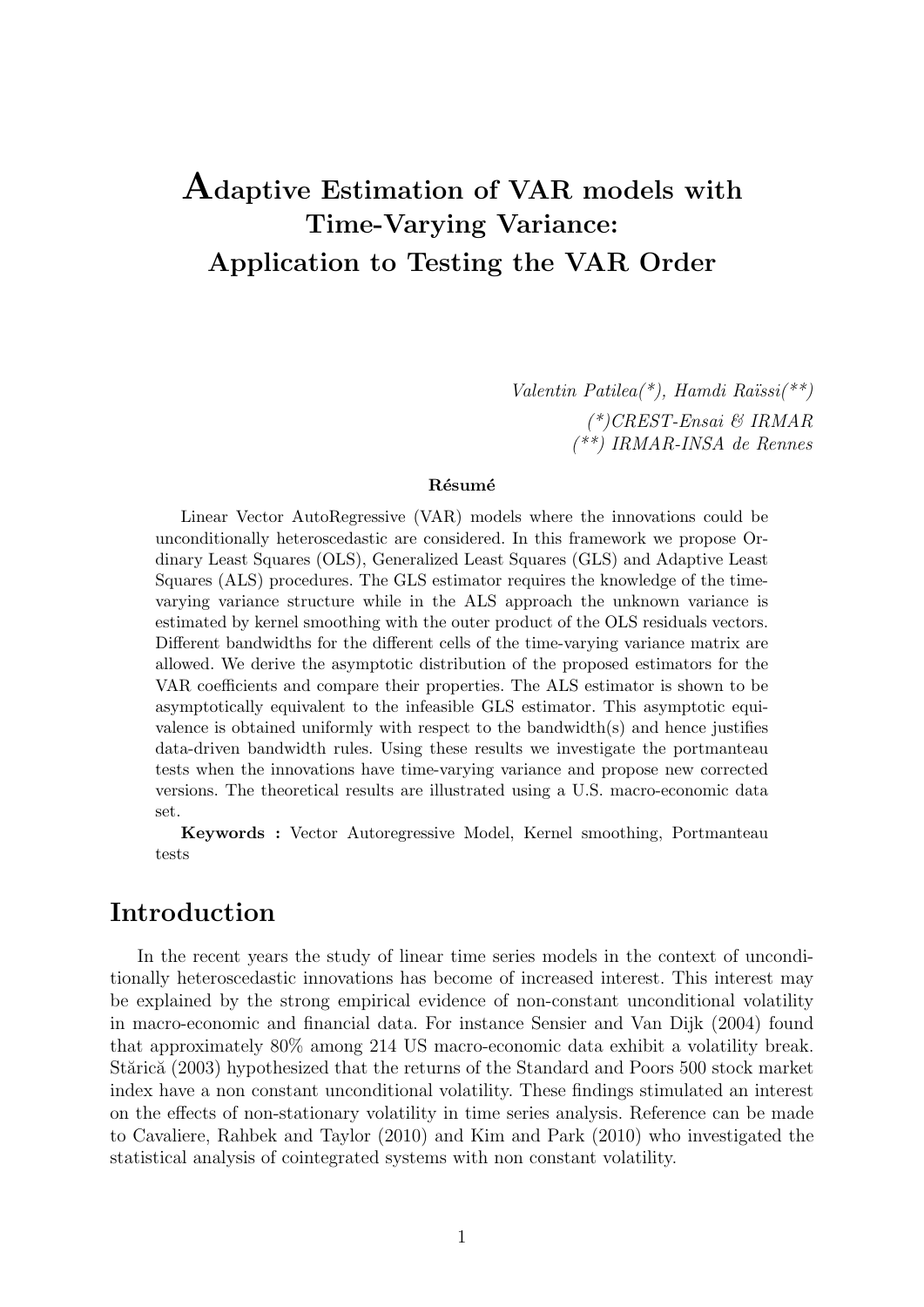In this paper we study the inference in linear vector autoregressive (VAR) models with volatility changes and possibly serially dependent innovations. Three methods for estimating the VAR coefficients are investigated : OLS, infeasible Generalized Least Squares (GLS) based on the knowledge of the time-varying volatility structure, and Adaptive Least Squares (ALS) which is defined like the GLS but using a kernel estimate of the volatility structure. The kernel smoothing could be used with a single bandwidth for the whole volatility matrix or with different bandwidths for different cells. In some sense, we extend the approach of Phillips and Xu (2005) and Xu and Phillips (2008) to the VAR framework. In particular, we see that in the multivariate case the asymptotic distribution of the GLS and ALS estimators is no longer free from the time-varying volatility structure. Moreover, our asymptotic results are uniform with respect to the bandwidth in a given range. This opens the door to data-driven choices of the smoothing parameter, for instance by cross-validation. Such uniformity results seems new even for the univariate case. As an application of our estimation results we investigate the checking of goodnessof-fit of the autoregressive order of VAR models with non stationary volatility. On one hand, we show that in such cases the use of standard procedures for testing the adequacy of the autoregressive order can be quite misleading. On the other hand, valid portmanteau tests based on OLS and ALS residual autocovariances are proposed for testing the goodness-of-fit tests of non-stationary but stable VAR processes.

The structure of the paper is as follows. Section 1 outlines the heteroscedastic VAR model, introduces the assumptions and the definitions of the OLS and GLS estimators. Section 2 contains the results on the asymptotic behavior of the OLS and the infeasible Generalized Least Squares estimators. The ALS estimator based on kernel smoothing of OLS residuals is proposed in Section 3 as a feasible asymptotically equivalent version of GLS estimator. The asymptotic equivalence between ALS and GLS estimators is proved uniformly in the bandwidths involved in volatility estimation. The asymptotic normality of the OLS, GLS and ALS residual autocovariances and autocorrelations is established in section 4. We highlight the unreliability of the chi-square type critical values for standard portmanteau statistics and we derive their correct critical values in our framework. Since the GLS residual autocovariances and autocorrelations are infeasible, we investigate the relationship between the GLS and ALS residual autocovariances and autocorrelations and we show that they are asymptotically equivalent. This result is used to introduce portmanteau tests based on the ALS residuals. The mathematical proofs of the results stated in the paper are available in Patilea and Raïssi (2010, 2011). As an application of our theoretical findings we specify the autoregressive dynamics of a bivariate system of U.S. economic variables in section 7 : the U.S. balance on services and balance on merchandise trade data.

The following notations will be used throughout in the paper. We denote by  $A \otimes B$ the Kronecker product of two matrices *A* and *B*, and  $A \otimes A$  by  $A^{\otimes 2}$ . The vector obtained by stacking the columns of *A* is denoted vec(*A*). The symbol  $\Rightarrow$  denotes the convergence in distribution and we denote by  $\stackrel{P}{\longrightarrow}$  the convergence in probability. We denote by [*u*] the integer part of a real number *u*. The determinant of a square matrix *A* is denoted by det *A*.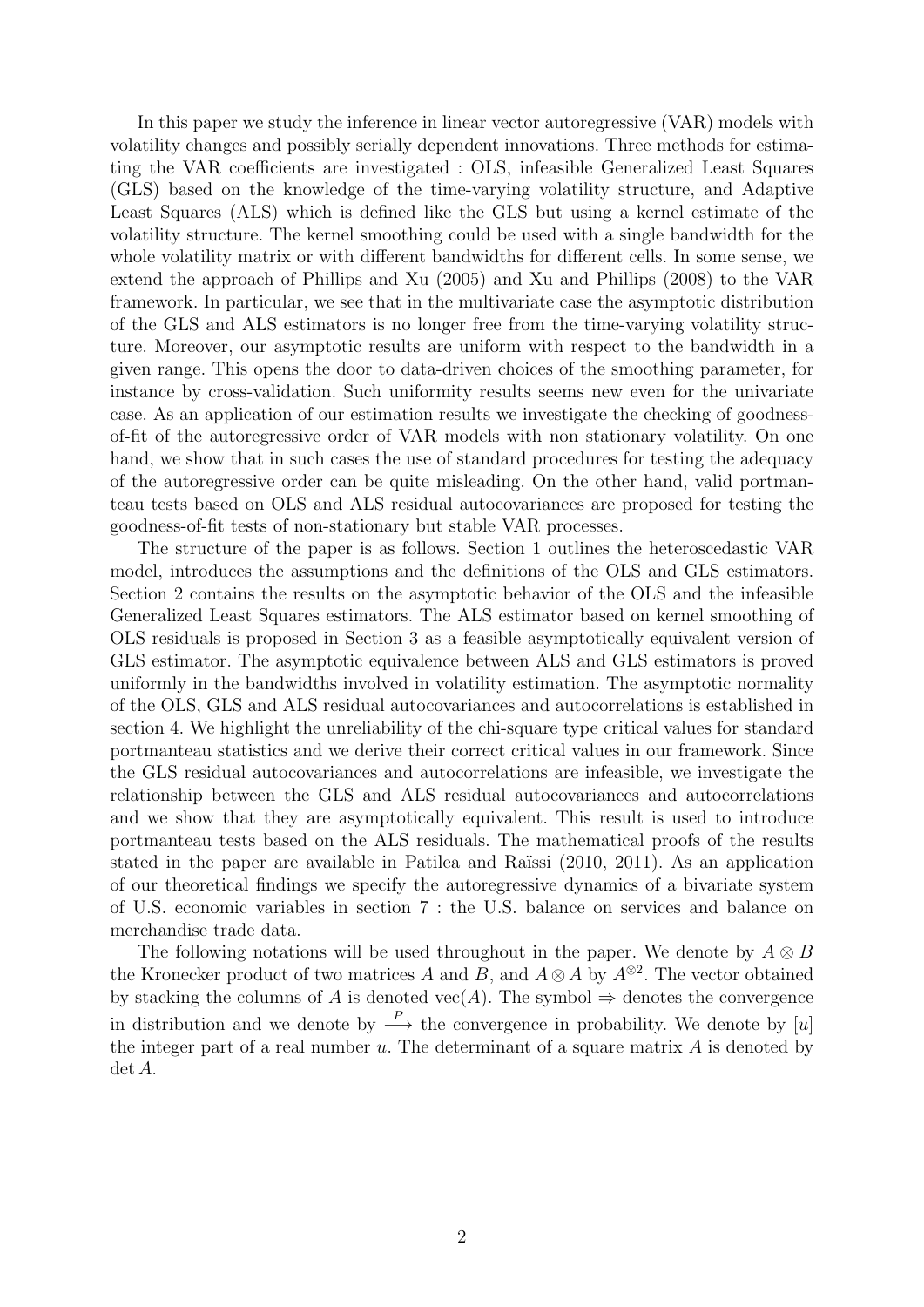## **1 The model and least squares estimation of the parameters**

Let us consider the observations  $X_{-p+1}, \ldots, X_0, X_1, \ldots, X_T$  generated by the following VAR model

$$
X_t = A_1 X_{t-1} + \dots + A_p X_{t-p} + u_t
$$
  
\n
$$
u_t = H_t \epsilon_t,
$$
\n(1)

where the  $X_t$ 's are *d*-dimensional vectors. The stability condition on the matrices  $A_i$ , det  $A(z) \neq 0$  for all  $|z| \leq 1$  with  $A(z) = I_d - \sum_{i=1}^p A_i z^i$  and  $I_d$  denotes the  $d \times d$  identity matrix, is assumed to be hold. For a random variable *x* we define  $||x||_r = (E ||x||^r)^{1/r}$ , where  $\| x \|$  denotes the Euclidean norm. We also define  $\mathcal{F}_t$  as the  $\sigma$ -field generated by  $\{\epsilon_s : s \leq t\}$ . The following assumption on the  $H_t$ 's and the process  $(\epsilon_t)$  gives the framework of our paper.

**Assumption A1 :** (i) The  $d \times d$  matrices  $H_t$  are invertible and satisfy  $H_t = G(t/T)$ , where the components of the matrix  $G(r) := \{g_{kl}(r)\}\$ are measurable deterministic functions on the interval  $(0, 1]$ , such that  $\sup_{r \in (0,1]} |g_{kl}(r)| < \infty$ , and each  $g_{kl}$  satisfies a Lipschitz condition piecewise on a finite number of some sub-intervals that partition (0*,* 1]. The matrix  $\Sigma(r) = G(r)G(r)'$  is assumed positive definite for all *r*.

(ii) The process  $(\epsilon_t)$  is  $\alpha$ -mixing and such that  $E(\epsilon_t | \mathcal{F}_{t-1}) = 0$ ,  $E(\epsilon_t \epsilon_t' | \mathcal{F}_{t-1}) = I_d$  and the components  $\epsilon_{kt}$  of the process  $(\epsilon_t)$  satisfy sup<sub>t</sub>  $\|\epsilon_{kt}\|_{4\mu} < \infty$  for some  $\mu > 1$  and all  $k \in \{1, \ldots, d\}.$ 

The assumption **A1** generalizes the assumption of Xu and Phillips (2008) to the multivariate case. From the assumptions  $E(\epsilon_t | \mathcal{F}_{t-1}) = 0$  and  $E(\epsilon_t \epsilon'_t | \mathcal{F}_{t-1}) = I_d$ , the innovations are possibly serially dependent at the level of the third or higher order moments. However since  $G(r)$  is deterministic, we do not allow the error process to follow a multivariate GARCH model. Cavaliere, Rahbek and Taylor (2010) considered similar volatility structure to ours. Their assumption is slightly different from **A1** in the sense that they do not require a Lipschitz condition and allow for a countable number of jumps. Boswijk and Zu (2007) allow the matrix  $H_t$  to be possibly stochastic, but requires the volatility process to be continuous with other additional assumptions, which in particular excludes important cases like abrupt shifts.

If we suppose that the volatility matrix  $H_t$  is constant, we retrieve the standard homoscedastic case. However the standard assumption on the errors is often considered to be too restrictive for macroeconomic or financial applications. Indeed many applied studies pointed out that such data may display unconditional non-stationary volatility (see e.g. Ramey and Vine  $(2006)$ . Stărică and Granger  $(2005)$  found that when large samples of stock returns are considered, taking into account shifts for the unconditional volatility instead of assuming a stationary model as a GARCH(1,1) improve the volatility forecasts.

Let us denote by  $\theta_0 = (\text{vec}(A_1)', \ldots, \text{vec}(A_p)')' \in \mathbb{R}^{pd^2}$  the vector of the true parameters. The equation (1) becomes

$$
X_t = (\tilde{X}'_{t-1} \otimes I_d)\theta_0 + u_t
$$
  

$$
u_t = H_t \epsilon_t,
$$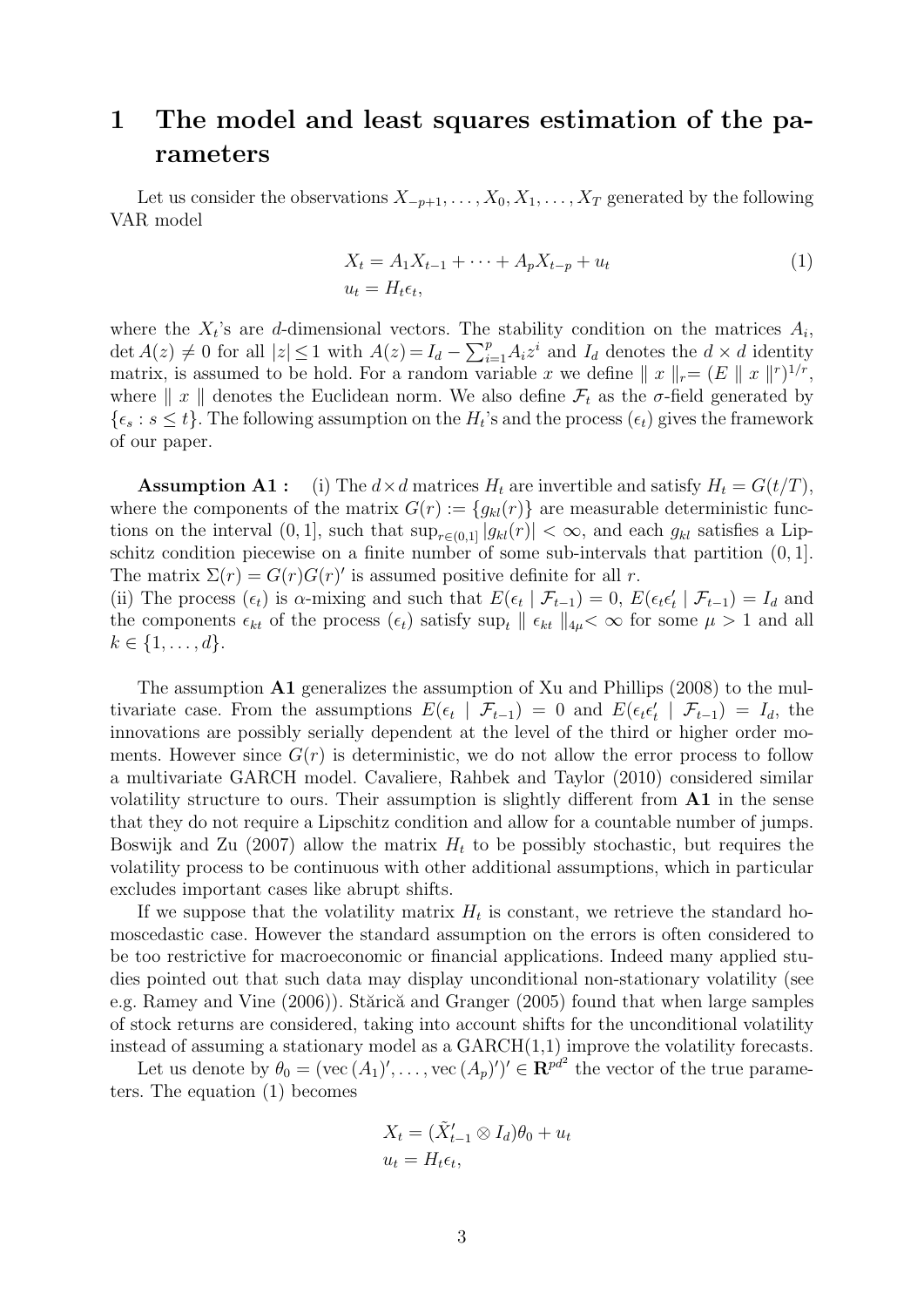where  $\tilde{X}_{t-1} = (X'_{t-1}, \ldots, X'_{t-p})'$ . Using this expression we first define the OLS estimator

$$
\hat{\theta}_{OLS} = \hat{\Sigma}_{\tilde{X}}^{-1} \text{vec}\left(\hat{\Sigma}_X\right),
$$

where

$$
\hat{\Sigma}_{\tilde{X}} = T^{-1} \sum_{t=1}^{T} \tilde{X}_{t-1} \tilde{X}'_{t-1} \otimes I_d \text{ and } \hat{\Sigma}_X = T^{-1} \sum_{t=1}^{T} X_t \tilde{X}'_{t-1}.
$$

Next, let us define the unconditional variance  $\Sigma_t := H_t H'_t$  and the Generalized Least Squares (GLS) estimator that takes into account a time-varying  $\Sigma_t$ , that is

$$
\hat{\theta}_{GLS} = \hat{\Sigma}_{\tilde{\underline{X}}}^{-1} \text{vec}\left(\hat{\Sigma}_{\underline{X}}\right),\tag{2}
$$

with

$$
\hat{\Sigma}_{\underline{\tilde{X}}} = T^{-1} \sum_{t=1}^{T} \tilde{X}_{t-1} \tilde{X}'_{t-1} \otimes \Sigma_t^{-1} \quad \text{and} \quad \hat{\Sigma}_{\underline{X}} = T^{-1} \sum_{t=1}^{T} \Sigma_t^{-1} X_t \tilde{X}'_{t-1}.
$$

Note that since  $H_t$  is assumed invertible,  $\Sigma_t$  is positive definite for all t. If we suppose that the volatility matrix  $\Sigma_t$  is constant in time, it is easy to see that  $\hat{\theta}_{GLS} = \hat{\theta}_{OLS}$ . However the GLS estimator is in general infeasible since the true volatility matrix appears in the expression (2). In the next section we compare the efficiency of the OLS and GLS estimators.

### **2 Asymptotic behaviour of the estimators**

In order to state the first result of the paper, let us introduce the matrix

$$
\Delta = \left( \begin{array}{cccc} A_1 & \dots & A_{p-1} & A_p \\ I_d & 0 & \dots & 0 \\ & \ddots & \ddots & \vdots \\ 0 & & I_d & 0 \end{array} \right)
$$

of dimension  $pd \times pd$  and  $e_p(1)$  the vector of dimension p such that the first component is equal to one and zero elsewhere. Note that if  $\tilde{u}_t = (u'_t, 0 \ldots, 0)'$ ,  $\tilde{X}_t = \Delta \tilde{X}_{t-1} + \tilde{u}_t$ . The following proposition gives the asymptotic behavior of the OLS and GLS estimators. For the sake of brevity we only investigate the asymptotic normality, the consistency is in some sense an easier matter and is hence omitted.

**Proposition 1.** *If Assumption* **A1** *holds true, then :*

*1.*

$$
T^{\frac{1}{2}}(\hat{\theta}_{GLS} - \theta_0) \Rightarrow \mathcal{N}(0, \Lambda_1^{-1}), \tag{3}
$$

*where*

$$
\Lambda_1 = \int_0^1 \sum_{i=0}^{\infty} \left\{ \Delta^i(e_p(1)e_p(1)'\otimes \Sigma(r))\Delta^{i'} \right\} \otimes \Sigma(r)^{-1} dr
$$

*is positive definite ;*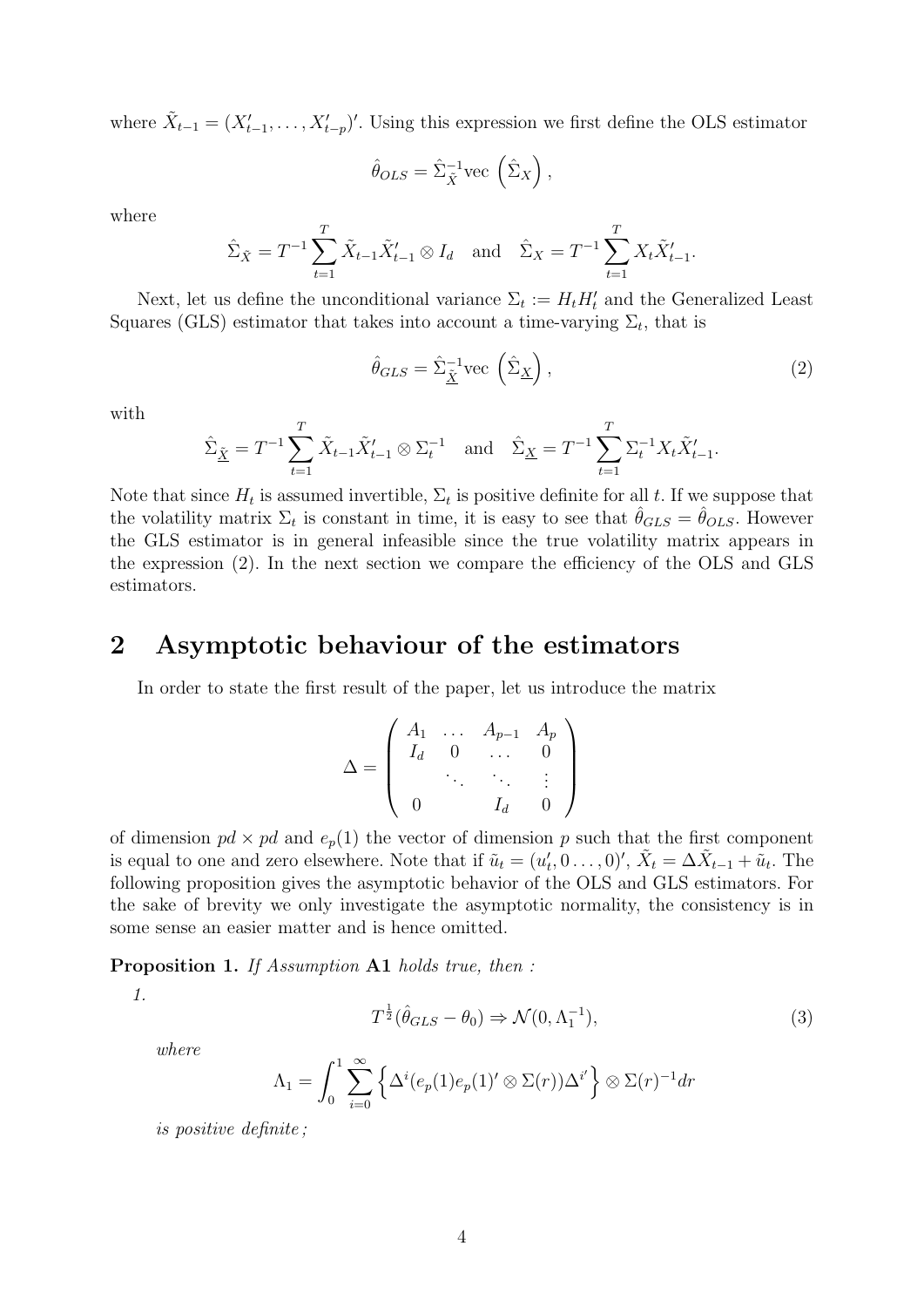$$
T^{\frac{1}{2}}(\hat{\theta}_{OLS} - \theta_0) \Rightarrow \mathcal{N}(0, \Lambda_3^{-1} \Lambda_2 \Lambda_3^{-1}), \tag{4}
$$

*where*

$$
\Lambda_2 = \int_0^1 \sum_{i=0}^\infty \left\{ \Delta^i(e_p(1)e_p(1)^\prime \otimes \Sigma(r))\Delta^{i^\prime} \right\} \otimes \Sigma(r) dr
$$

*and*

$$
\Lambda_3 = \int_0^1 \sum_{i=0}^\infty \left\{ \Delta^i(e_p(1)e_p(1)^\prime \otimes \Sigma(r)) \Delta^{i^\prime} \right\} \otimes I_d \, dr
$$

*are positive definite ;*

*3. The asymptotic variance of*  $\hat{\theta}_{GLS}$  *is smaller than the asymptotic variance of*  $\hat{\theta}_{OLS}$ *, that is the matrix*  $\Lambda_3^{-1} \Lambda_2 \Lambda_3^{-1} - \Lambda_1^{-1}$  *is positive semidefinite.* 

If we suppose that the error process is homoscedastic, that is  $\Sigma_t = \Sigma_u$  for all *t*, and since we assumed  $E(\epsilon_t \epsilon'_t | \mathcal{F}_{t-1}) = I_d$ , we obtain

$$
\Lambda_1 = E\left[\tilde{X}_t \tilde{X}'_t\right] \otimes \Sigma_u^{-1}, \ \ \Lambda_2 = E\left[\tilde{X}_t \tilde{X}'_t\right] \otimes \Sigma_u \ \text{and} \ \Lambda_3 = E\left[\tilde{X}_t \tilde{X}'_t\right] \otimes I_d,
$$

so that we retrieve the standard result of the iid case (see e.g. Lütkepohl  $(2005, p 74)$ )

$$
\Lambda_1^{-1} = \Lambda_3^{-1} \Lambda_2 \Lambda_3^{-1} = \{ E[\tilde{X}_t \tilde{X}_t'] \}^{-1} \otimes \Sigma_u,
$$

although here the error process could present some dependence at the level of third or higher order moments. Note that in the homoscedastic case the OLS and ALS estimator have the same efficiency.

In the case where  $\Sigma(r) = \sigma^2(r)I_d$  with  $\sigma^2(\cdot)$  a real-valued function one obtains the following simplified formulae for  $\Lambda_k$ ,  $k = 1, 2, 3$ :

$$
\Lambda_1 = \sum_{i=0}^{\infty} \left\{ \tilde{\psi}_i (\mathbf{1}_{p \times p} \otimes I_d) \tilde{\psi}_i \right\} \otimes I_d, \tag{5}
$$

and

$$
\Lambda_2 = \int_0^1 \Sigma(r)^2 dr \Lambda_1, \qquad \Lambda_3 = \int_0^1 \Sigma(r) dr \Lambda_1.
$$

In the case  $d = 1$  these simplified formulae coincide with the equations (10) and (5) in Xu and Phillips (2008). Thereby a nice feature of the GLS estimator in the univariate case and in the multivariate case where  $\Sigma(r) = \sigma^2(r)I_d$  is that the covariance matrix of the asymptotic distribution does not depend on the volatility function  $\Sigma(r)$ . Nevertheless an example provided in the extended version of the paper shows that (5) does not hold in the general multivariate framework and the asymptotic covariance matrix in (3) depends on the volatility function  $\Sigma(r)$ .

It appears that the GLS estimator is more efficient than the OLS estimator in general when the matrix  $\Sigma_t$  is time-varying. Nevertheless the assumption of known volatility structure needed to construct the GLS estimator could be unrealistic in practice. Moreover, the asymptotic distribution of the GLS estimator depends on the unknown volatility. In the OLS estimation approach only the asymptotic distribution of the coefficients estimator depends on the unknown volatility. In addition, we can provide simple consistent estimators of  $\Lambda_2$  and  $\Lambda_3$ , which could be further used for instance to build confidence intervals for the OLS estimators. For the purpose of estimation of  $Λ_2$  and  $Λ_3$  let  $\hat{u}_t := X_t - (\tilde{X}'_{t-1} \otimes I_d) \hat{\theta}_{OLS}$ denote the OLS residuals.

*2.*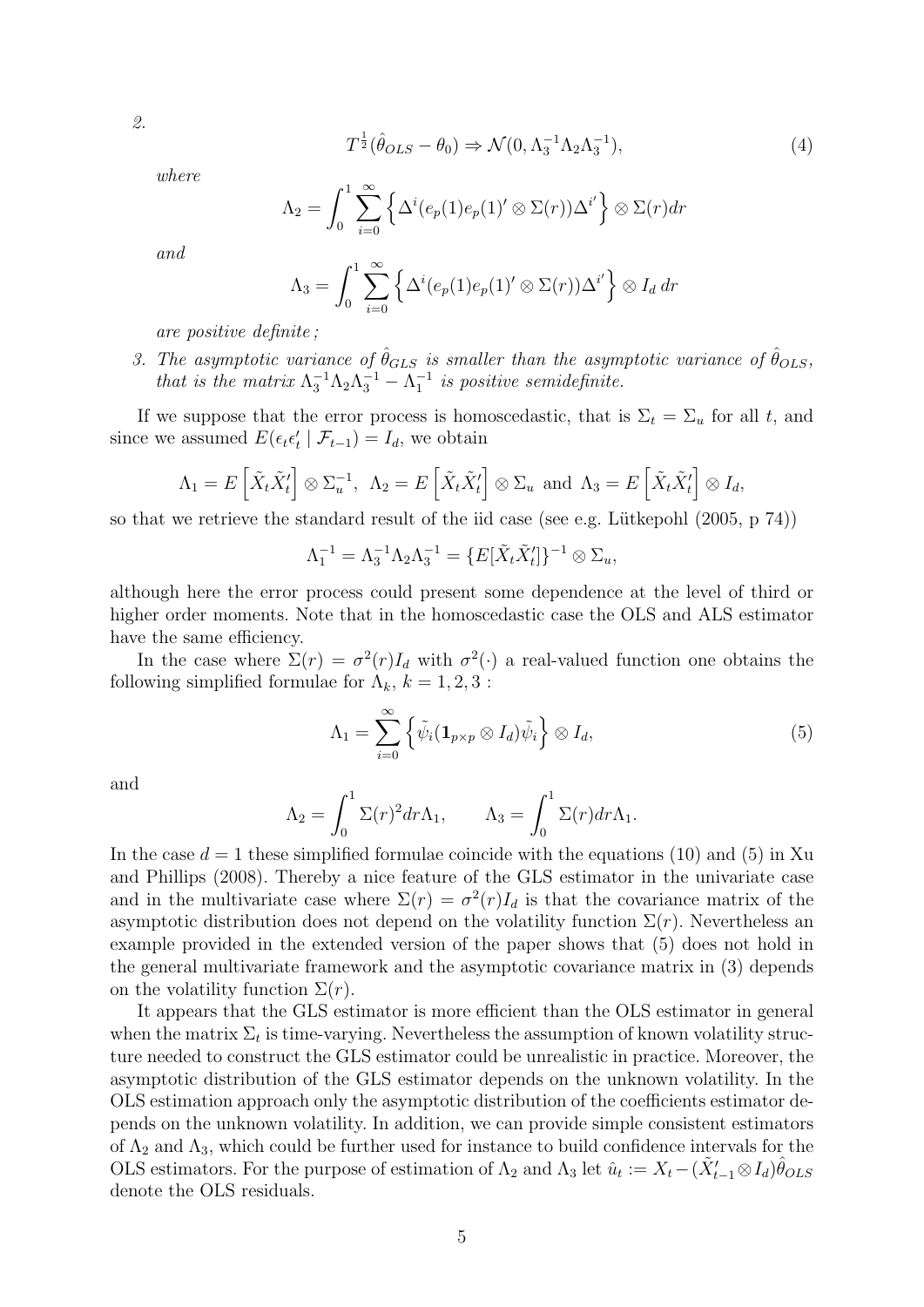**Proposition 2.** *Under Assumption* **A1** *we have*

$$
\hat{\Lambda}_2 := T^{-1} \sum_{t=1}^T \tilde{X}_{t-1} \tilde{X}'_{t-1} \otimes \hat{u}_t \hat{u}'_t = \Lambda_2 + o_p(1).
$$
  

$$
\hat{\Lambda}_3 := \hat{\Sigma}_{\tilde{X}} = \Lambda_3 + o_p(1),
$$

### **3 Adaptive estimation**

In the previous section we pointed out that the GLS estimator is generally infeasible in applications. Therefore we consider a feasible weighted estimator obtained using nonparametric estimation of the volatility function. Our approach generalizes the work of Xu and Phillips (2008) to the multivariate case. Let us denote by *A ⊙ B* the Hadamard (entrywise) product of two matrices of same dimension *A* and *B*. Define the symmetric matrix

$$
\check{\Sigma}_t^0 = \sum_{i=1}^T w_{ti} \odot \hat{u}_i \hat{u}'_i,
$$

where, as before the  $\hat{u}_i$ 's are the OLS residuals and the  $kl$ −element,  $k \leq l$ , of the  $d \times d$ matrix of weights  $w_{ti}$  is given by

$$
w_{ti}(b_{kl}) = \left(\sum_{i=1}^T K_{ti}(b_{kl})\right)^{-1} K_{ti}(b_{kl}),
$$

with *bkl* the bandwidth and

$$
K_{ti}(b_{kl}) = \begin{cases} K(\frac{t-i}{Tb_{kl}}) & \text{if } t \neq i, \\ 0 & \text{if } t = i. \end{cases}
$$

The kernel function  $K(z)$  is bounded nonnegative and such that  $\int_{-\infty}^{\infty} K(z)dz = 1$ . For all  $1 \leq k \leq l \leq d$  the bandwidth  $b_{kl}$  belongs to a range  $\mathcal{B}_T = [c_{min}b_T, c_{max}b_T]$  with  $c_{min}, c_{max} > 0$  some constants and  $b_T \downarrow 0$  at a suitable rate that will be specified below.

When using the same bandwidth  $b_{kl} \in \mathcal{B}_T$  for all the cells of  $\check{\Sigma}_t^0$ , since  $\hat{u}_i$ ,  $i = 1, ..., T$ are almost sure linear independent each other,  $\check{\Sigma}^0_t$  is almost sure positive definite provided *T* is sufficiently large. A similar estimator is considered by Boswijk and Zu (2007). When using several bandwidths  $b_{kl}$  it is no longer clear that the symmetric matrix  $\sum_{t=0}^{\infty} i$  is positive definite. Then we propose to use a regularization of  $\check{\Sigma}_t^0$ , that is to replace it by the positive definite matrix }<sup>1</sup>*/*<sup>2</sup>

$$
\check{\Sigma}_t = \left\{ \left( \check{\Sigma}_t^0 \right)^2 + \nu_T I_d \right\}^{1/2}
$$

where  $\nu_T > 0$ ,  $T \geq 1$ , is a sequence of real numbers decreasing to zero at a suitable rate that will be specified below. Our simulation experience reported in Patilea and Raïssi  $(2010, 2011)$  indicates that in applications with moderate and large samples  $\nu_T$  could be even set equal to 0.

In practice the bandwidths  $b_{kl}$  can be chosen by minimization of a cross-validation criterion like

$$
\sum_{t=1}^{T} \|\tilde{\Sigma}_t - \hat{u}_t \hat{u}'_t\|^2,
$$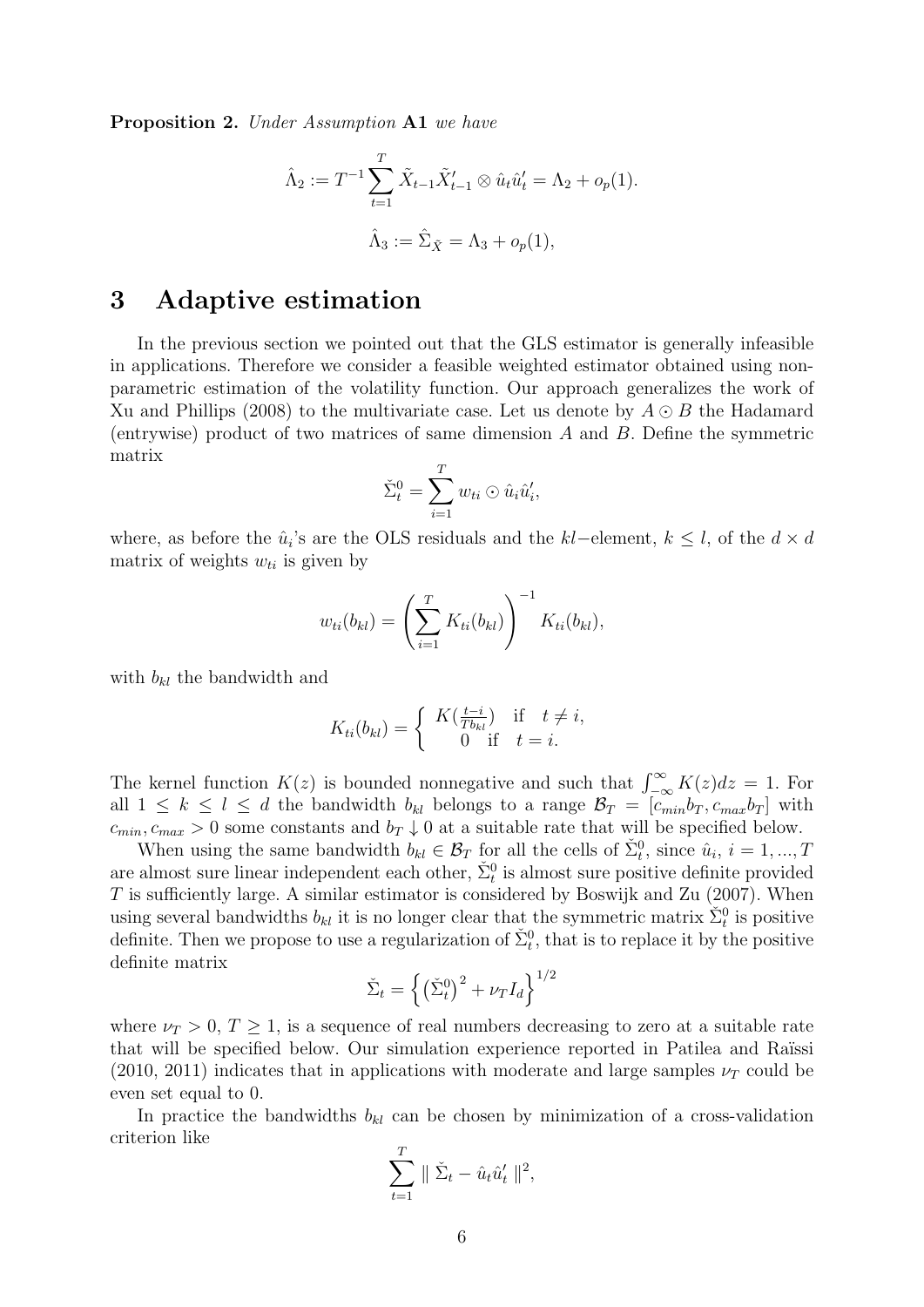with respect to all  $b_{kl} \in \mathcal{B}_T$ ,  $1 \leq k \leq l \leq d$ , where  $\|\cdot\|$  is some norm for a square matrix, for instance the Frobenius norm that is the square root of the sum of the squares of matrix elements. Our theoretical results below are obtained uniformly with respect to the bandwidths  $b_{kl} \in \mathcal{B}_T$  and this brings a justification for the common cross-validation bandwidth selection approach in the framework we consider. To our best knowledge, this justification is new and hence completes previous procedures of Xu and Phillips (2008) and Boswijk and Zu (2007).

Let us now introduce the following adaptive least squares (ALS) estimator

$$
\hat{\theta}_{ALS} = \check{\Sigma}_{\underline{\tilde{X}}}^{-1} \text{vec}(\check{\Sigma}_{\underline{X}}),
$$

with

$$
\tilde{\Sigma}_{\underline{\tilde{X}}} = T^{-1} \sum_{t=1}^{T} \tilde{X}_{t-1} \tilde{X}'_{t-1} \otimes \tilde{\Sigma}_{t}^{-1}, \text{ and } \tilde{\Sigma}_{\underline{X}} = T^{-1} \sum_{t=1}^{T} \tilde{\Sigma}_{t}^{-1} X_{t} \tilde{X}'_{t-1}.
$$

**Assumption A1' :** Suppose that all the conditions in Assumption **A1**(i) hold true. In addition :

(i)  $\inf_{r \in (0,1]} \lambda_{min}(\Sigma(r)) > 0$  where  $\lambda_{min}(\Gamma)$  denotes the smallest eigenvalue of the symmetric matrix Γ.

 $(iii) \sup_t ||\epsilon_{kt}||_8 < \infty \text{ for all } k \in \{1, ..., d\}.$ 

**Assumption A2 :** (i) The kernel  $K(\cdot)$  is a bounded density function defined on the real line such that  $K(\cdot)$  is nondecreasing on  $(-\infty, 0]$  and decreasing on  $[0, \infty)$  and  $\int_{\mathbf{R}} v^2 K(v) dv < \infty$ . The function  $K(\cdot)$  is differentiable except a finite number of points and the derivative  $K'(\cdot)$  is an integrable function. Moreover, the Fourier Transform  $\mathcal{F}[K](\cdot)$ of  $K(\cdot)$  satisfies  $\int_{\mathbf{R}} |s \mathcal{F}[K](s)| ds < \infty$ .

(ii) The bandwidths  $b_{kl}$ ,  $1 \leq k \leq l \leq d$ , are taken in the range  $\mathcal{B}_T = [c_{min}b_T, c_{max}b_T]$ with  $0 < c_{min} < c_{max} < \infty$  and  $b_T + 1/Tb_T^{2+\gamma} \to 0$  as  $T \to \infty$ , for some  $\gamma > 0$ .

Assumption **A1**' and **A2**(ii) are natural extensions to the multivariate framework of the assumptions used in Theorem 2 of Xu and Phillips (2008). The conditions on the kernel function are convenient assumptions satisfied by almost all commonly used kernels. These conditions allow us for simpler technical arguments when investigating the rates of convergence uniformly with respect to the bandwidths. The condition on the sequence  $b_T$ ,  $T \geq 1$ , is slightly more restrictive than the one imposed by Xu and Phillips (2008) in the univariate case, that is  $b_T + 1/T b_T^2 \rightarrow 0$ , and this is the price we pay for obtaining the results uniformly in the bandwidths in a range  $\mathcal{B}_T$ .

In the sequel, we say that a sequence of random matrices  $A_T$ ,  $T \geq 1$  is  $o_p(1)$  uniformly with respect to (w.r.t.)  $b_{kl} \in \mathcal{B}_T$  as  $T \to \infty$  if  $\sup_{1 \leq k \leq l \leq d} \sup_{b_{kl} \in \mathcal{B}_T} ||\text{vec}(A_T)|| \stackrel{P}{\longrightarrow} 0$ . The following proposition gives the asymptotic behavior of the adaptive estimators uniformly w.r.t the bandwidths.

**Proposition 3.** *Under*  $\mathbf{A1}$ <sup>,</sup> and  $\mathbf{A2}$  and provided  $T v_T^2 \to 0$ , uniformly w.r.t.  $b_{kl} \in \mathcal{B}_T$  as  $T \rightarrow \infty$ 

$$
\check{\Lambda}_1 := \check{\Sigma}_{\underline{\tilde{X}}} = \Lambda_1 + o_p(1),\tag{6}
$$

*and*

$$
\sqrt{T}(\hat{\theta}_{ALS} - \hat{\theta}_{GLS}) = o_p(1).
$$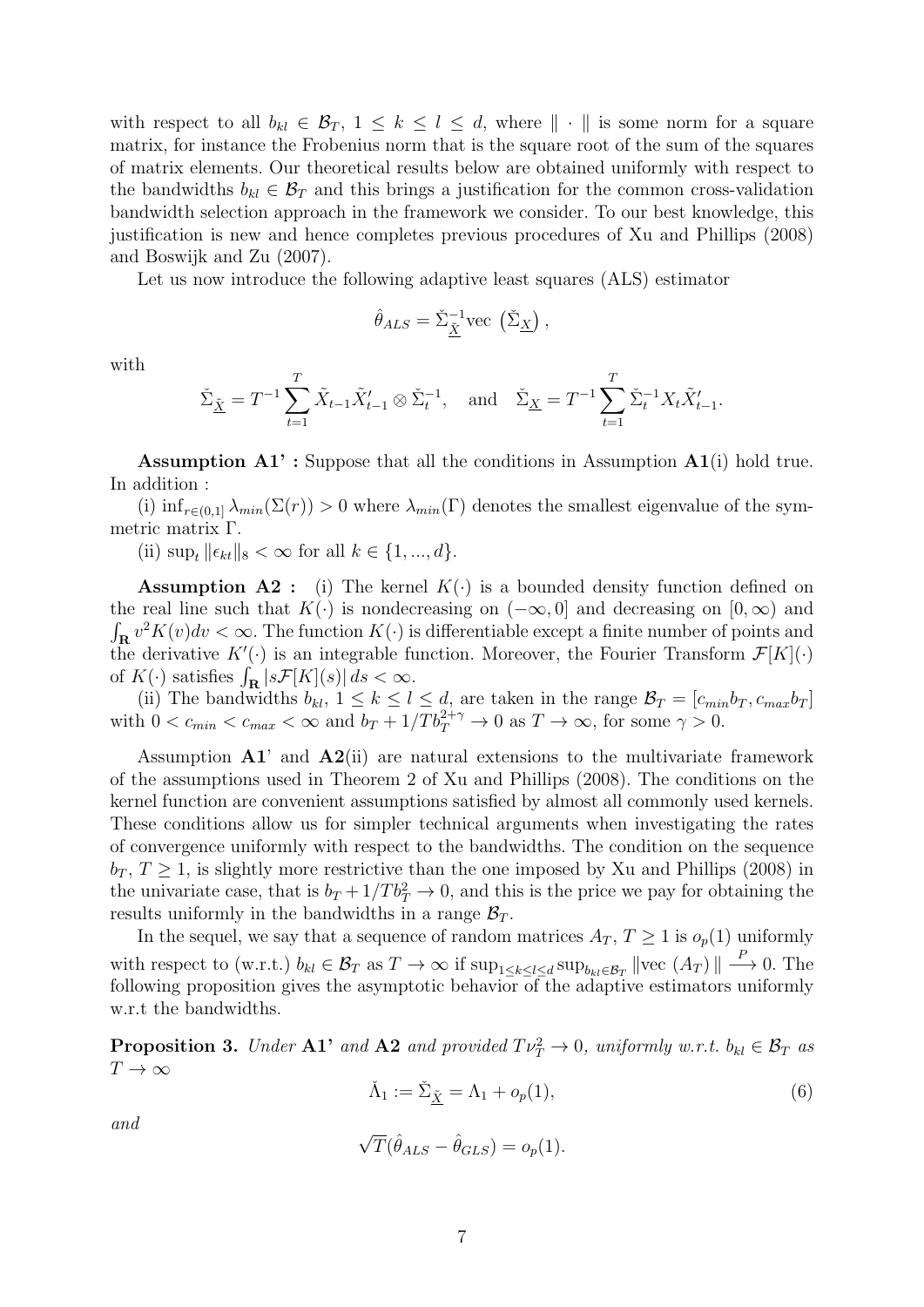Proposition 3 shows that the ALS and GLS estimators have the same asymptotic behavior, that is the ALS estimator is consistent in probability and *<sup>√</sup> T−*asymptotically normal as soon as the GLS estimator has such properties. The results remains true even if the bandwidths  $b_{kl} \in \mathcal{B}_T$  are data dependent. It is clear from our results that using the adaptive estimators of the autoregressive parameters instead of the OLS estimators lead to a gain of efficiency. Consequently it is shown in Patilea and Raïssi (2010) that the test for zero restrictions in the autoregressive parameters based on the ALS estimators are more powerful than the test based on the OLS estimators. Simulation results in Patilea and Raïssi (2010) show that the gain of efficiency of the ALS estimator over the OLS estimator can be substantial.

# **4 Asymptotic behavior of the residual autocovariances**

First note that the adaptive approach for checking the adequacy of a VAR(p) model requires the estimation of the innovations  $\epsilon_t$ , and hence we will need an identification condition for  $G(r)$  and the estimate of the matrix  $H_t$ . In the sequel we assume that the  $H_t$ 's are positive definite matrices, so that  $G(r)$  is identified as the square root of  $\Sigma(r)$  and this is a convenient choice for the proofs. Nevertheless one can notice from the following that our results could be stated using alternative conditions, like for instance  $H_t$  is a lower triangular matrix with diagonal components restricted to be positive. Let us define the GLS-based estimates of  $\epsilon_t$ 

$$
\hat{\epsilon}_t = H_t^{-1} X_t - H_t^{-1} (\tilde{X}'_{t-1} \otimes I_d) \hat{\theta}_{GLS},
$$

and the residual autocovariances

$$
\hat{\Gamma}_{OLS}(h) = T^{-1} \sum_{t=h+1}^{T} \hat{u}_t \hat{u}'_{t-h}
$$
 and  $\hat{\Gamma}_{GLS}(h) = T^{-1} \sum_{t=h+1}^{T} \hat{\epsilon}_t \hat{\epsilon}'_{t-h}$ ,

where we recall that the  $\hat{u}_t$ 's are the OLS based residuals. In general the estimated residuals  $\hat{\epsilon}_t$  as well as the autocovariances  $\hat{\Gamma}_{GLS}(h)$  are not computable since they depend on the unknown matrices  $H_t$  and the infeasible estimator  $\theta_{GLS}$ . For any fixed integer  $m \geq 1$ , the estimates of the first *m* residual autocovariances are defined by

$$
\hat{\gamma}_m^{OLS} = \text{vec}\left\{ \left( \hat{\Gamma}_{OLS}(1), \dots, \hat{\Gamma}_{OLS}(m) \right) \right\}, \quad \hat{\gamma}_m^{GLS} = \text{vec}\left\{ \left( \hat{\Gamma}_{GLS}(1), \dots, \hat{\Gamma}_{GLS}(m) \right) \right\}.
$$

Now, let  $\Sigma_G = \int_0^1 \Sigma(r) dr$ ,  $\Sigma_{G^{\otimes 2}} = \int_0^1 \Sigma(r)^{\otimes 2} dr$  and

$$
\Phi_m^u = \sum_{i=0}^{m-1} \left\{ e_m(i+1)e_p(1)^\prime \otimes \Sigma_G \otimes I_d \right\} \left\{ \Delta^{i\prime} \otimes I_d \right\},\tag{7}
$$

$$
\Lambda_m^{u,\theta} = \sum_{i=0}^{m-1} \left\{ e_m(i+1)e_p(1)^\prime \otimes \Sigma_{G^{\otimes 2}} \right\} \left\{ \Delta^{i\prime} \otimes I_d \right\},\tag{8}
$$

$$
\Lambda_m^{\epsilon,\theta} = \sum_{i=0}^{m-1} \left\{ e_m(i+1)e_p(1)'\otimes \int_0^1 G(r)'\otimes G(r)^{-1}dr \right\} \left\{ \Delta^{i'}\otimes I_d \right\},\tag{9}
$$

and  $\Lambda_m^{u,u} = I_m \otimes \Sigma_{G^{\otimes 2}}$ , where  $e_m(j)$  is the vector of dimension *m* such that the *j*th component is equal to one and zero elsewhere.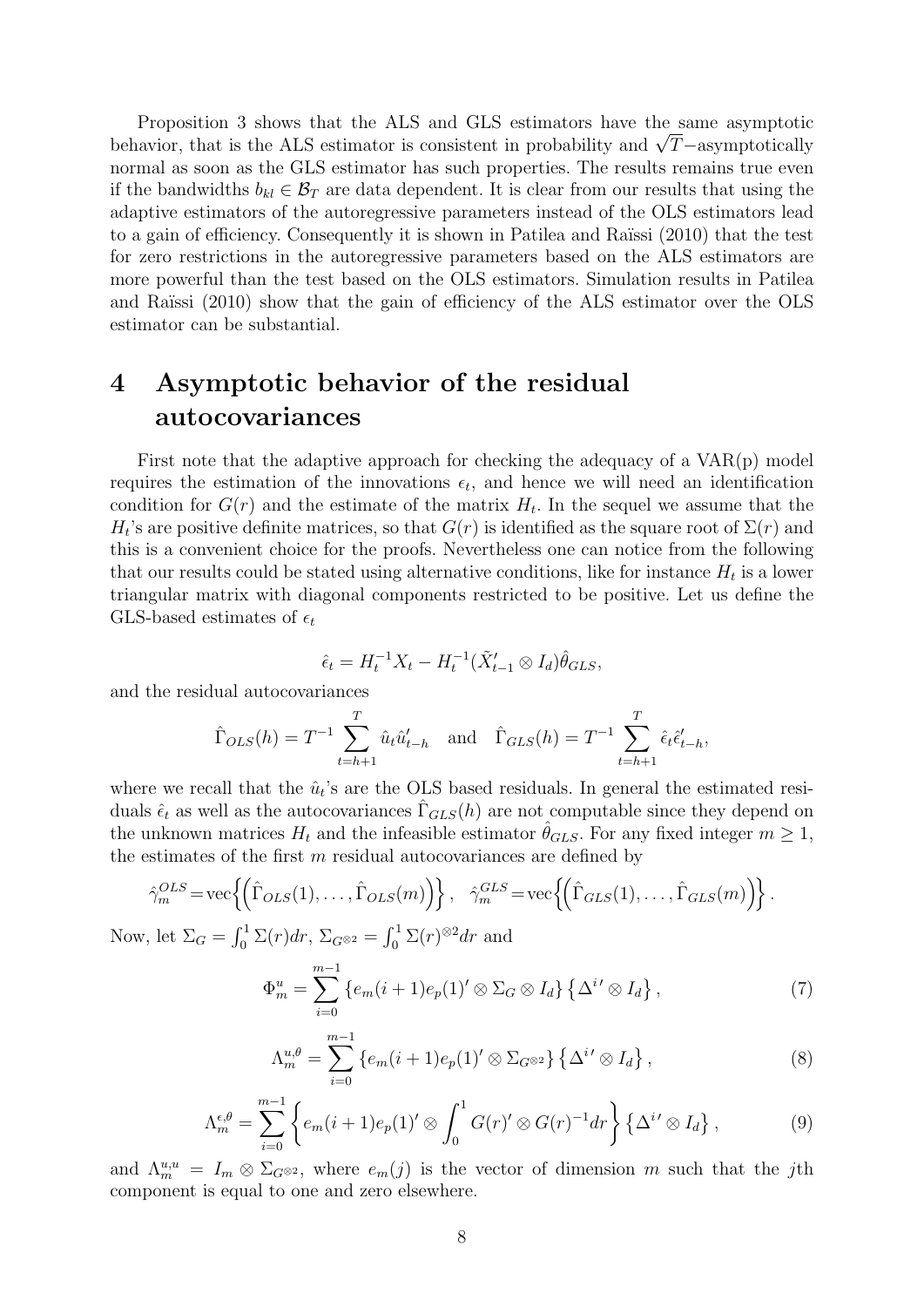**Proposition 4.** *If model (1) is correct and Assumption* **A1** *holds true, we have*

$$
T^{\frac{1}{2}}\hat{\gamma}_m^{OLS} \Rightarrow \mathcal{N}(0, \Sigma^{OLS}),\tag{10}
$$

*where*

$$
\Sigma^{OLS} = \Lambda_m^{u,u} - \Lambda_m^{u,\theta} \Lambda_3^{-1} \Phi_m^{u\prime} - \Phi_m^u \Lambda_3^{-1} \Lambda_m^{u,\theta\prime} + \Phi_m^u \Lambda_3^{-1} \Lambda_2 \Lambda_3^{-1} \Phi_m^{u\prime},
$$
  

$$
T^{\frac{1}{2}} \hat{\gamma}_m^{GLS} \Rightarrow \mathcal{N}(0, \Sigma^{GLS}),
$$
 (11)

*where*

$$
\Sigma^{GLS} = I_{d^2m} - \Lambda_m^{\epsilon,\theta} \Lambda_1^{-1} \Lambda_m^{\epsilon,\theta'}.
$$
\n(12)

*In the particular case*  $p = 0$ ,  $\Sigma^{OLS} = \Lambda_m^{u,u}$  and  $\Sigma^{GLS} = I_{d^2m}$ .

Let us discuss the conclusions of Proposition 4 in some particular situations. In the case where  $\Sigma(\cdot) = \sigma^2(\cdot)I_d$  (that includes the univariate AR(p) models) for some positive scalar function  $\sigma(\cdot)$ , we have

$$
\Lambda_m^{\epsilon,\theta} = \sum_{i=0}^{m-1} \{e_m(i+1)e_p(1)^\prime \otimes I_d \otimes I_d\} \{\Delta^{i\prime} \otimes I_d\}, \quad \Lambda_1 = \sum_{i=0}^{\infty} \{\tilde{\psi}_i(\mathbf{1}_{p\times p} \otimes I_d)\tilde{\psi}'_i\} \otimes I_d,
$$

so that in this case the asymptotic distribution of the  $\epsilon_t$  autocovariances estimates  $\hat{\gamma}_m^{GLS}$ do not depend on the volatility function  $\Sigma(\cdot)$ . Meanwhile, the (asymptotic) covariance matrix  $\Sigma^{OLS}$  still depends on the volatility function.

If we suppose that  $(u_t)$  have a time-constant variance  $\Sigma(r) \equiv \Sigma_u$ , we obtain

$$
\Lambda_1 = E\left[\tilde{X}_t \tilde{X}'_t\right] \otimes \Sigma_u^{-1}, \ \ \Lambda_m^{\epsilon,\theta} = E\left[\epsilon_t^m \tilde{X}'_t\right] \otimes G_u^{-1}, \ \Lambda_m^{u,u} = I_m \otimes \Sigma_u^{\otimes 2}, \ \ \Lambda_3 = E\left[\tilde{X}_t \tilde{X}'_t\right] \otimes I_d,
$$

where  $\Sigma_u = G_u G'_u$ , and

$$
\Lambda_m^{u,\theta} = E\left[u_t^m \tilde{X}'_t\right] \otimes \Sigma_u, \ \Lambda_2 = E\left[\tilde{X}_t \tilde{X}'_t\right] \otimes \Sigma_u, \ \Phi_m^u = E\left[u_t^m \tilde{X}'_t\right] \otimes I_d,
$$

where  $u_t^m = (u'_t, \ldots, u'_{t-m})'$  and  $\epsilon_t^m = (\epsilon'_t, \ldots, \epsilon'_{t-m})'$ . By straightforward computations

$$
\Sigma^{OLS} = I_m \otimes \Sigma_u^{\otimes 2} - E\left[u_t^m \tilde{X}_t'\right] E\left[\tilde{X}_t \tilde{X}_t'\right]^{-1} E\left[u_t^m \tilde{X}_t'\right]'\otimes \Sigma_u,\tag{13}
$$

$$
\Sigma^{GLS} = I_{d^2m} - E\left[\epsilon_t^m \tilde{X}'_t\right] E\left[\tilde{X}_t \tilde{X}'_t\right]^{-1} E\left[\epsilon_t^m \tilde{X}'_t\right]' \otimes I_d. \tag{14}
$$

Formula (13) (resp. (14)) corresponds to the (asymptotic) covariance matrix obtained in the standard case with an i.i.d. error process of variance  $\Sigma_u$  (resp.  $I_d$ ), see Lütkepohl (2005), Proposition 4.5. Herein, some dependence of the error process is allowed. In particular, equation (14) indicates that the homoscedastic (time-constant variance) case is another situation where  $\Sigma^{GLS}$  does not depend on error process variance  $\Sigma_u$ . However Proposition 4 shows that in general VAR models with time-varying variance the covariance matrix  $\Sigma^{GLS}$  depends on  $\Sigma(\cdot)$ .

We also consider the vector of residual autocorrelations : for a given integer  $m \geq 1$ , define

$$
\hat{\rho}_m^{OLS} = \text{vec}\left\{ \left( \hat{R}_{OLS}(1), \dots, \hat{R}_{OLS}(m) \right) \right\} \quad \text{where} \quad \hat{R}_{OLS}(h) = \hat{S}_u^{-1} \hat{\Gamma}_{OLS}(h) \hat{S}_u^{-1}
$$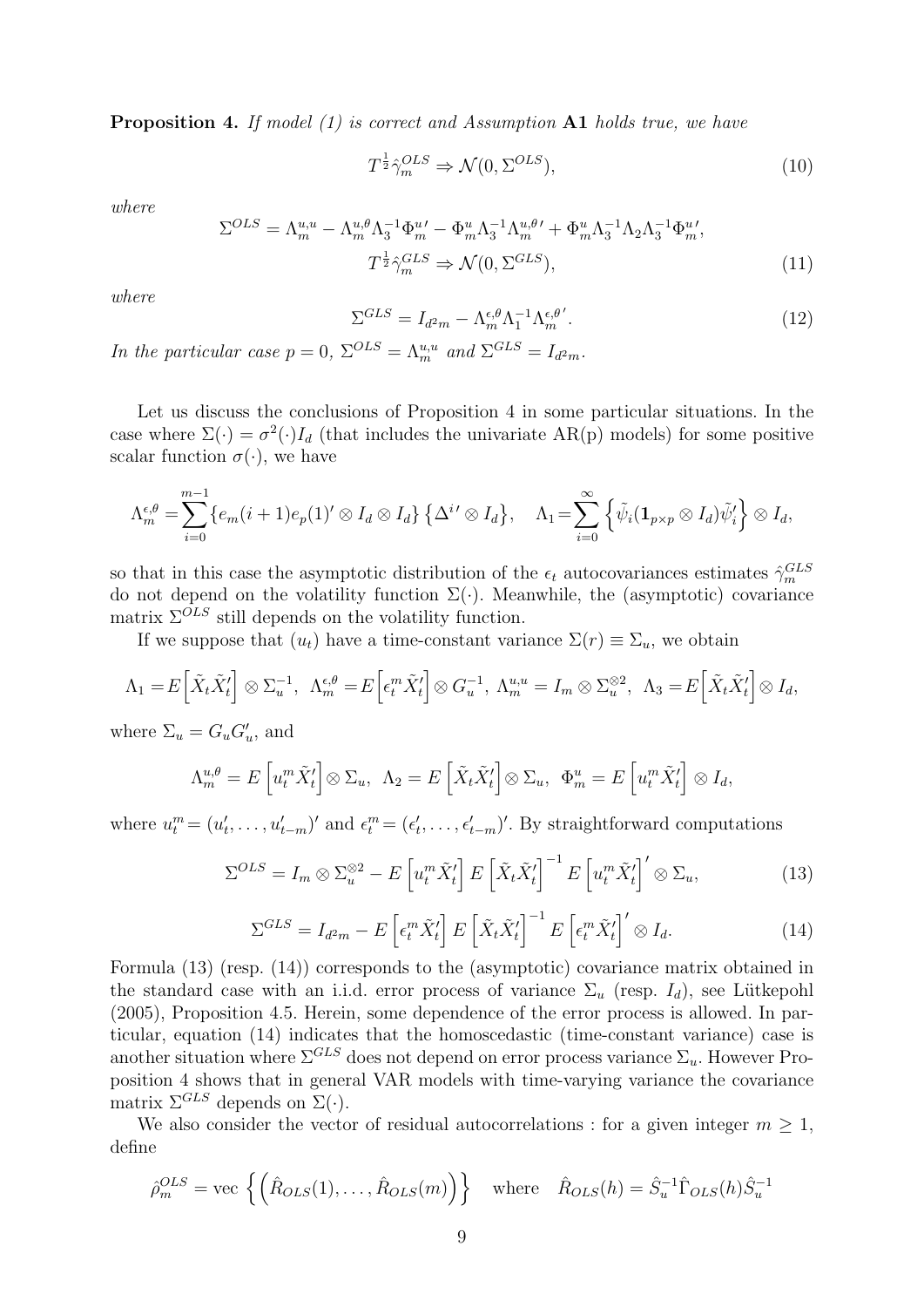with 
$$
\hat{S}_u^2 = \text{Diag}\{\hat{\sigma}_u^2(1), \dots, \hat{\sigma}_u^2(d)\}, \hat{\sigma}_u^2(i) = T^{-1} \sum_{t=1}^T \hat{u}_{it}^2
$$
, and  
\n
$$
\hat{\rho}_{a,m}^{GLS} = \text{vec}\left\{\left(\hat{R}_{GLS}(1), \dots, \hat{R}_{GLS}(m)\right)\right\} \text{ where } \hat{R}_{GLS}(h) = \hat{S}_{\epsilon}^{-1} \hat{\Gamma}_{GLS}(h) \hat{S}_{\epsilon}^{-1},
$$

with  $\hat{S}_{\epsilon}^2 = \text{Diag}\{\hat{\sigma}_{\epsilon}^2(1),\ldots,\hat{\sigma}_{\epsilon}^2(d)\},\ \hat{\sigma}_{\epsilon}^2(i) = T^{-1}\sum_{t=1}^T \hat{\epsilon}_{it}^2$ . Since  $\epsilon_t$  has identity variance matrix, we can also define  $G$ r $G$ *GLS*

$$
\hat{\rho}_{b,m}^{GLS} = \hat{\gamma}_m^{GLS}.
$$

**Proposition 5.** *If model (1) is correct and Assumption* **A1** *holds true, we have*

$$
T^{\frac{1}{2}}\hat{\rho}_m^{OLS} \Rightarrow \mathcal{N}(0, \Psi^{OLS}),\tag{15}
$$

*where*

$$
\Psi^{OLS} = \{I_m \otimes (S_u \otimes S_u)^{-1}\} \Sigma^{OLS} \{I_m \otimes (S_u \otimes S_u)^{-1}\},
$$

 $where S_u^2 = Diag\{\Sigma_{G,11}, \ldots, \Sigma_{G,dd}\}. Moreover,$ 

$$
T^{\frac{1}{2}}\hat{\rho}_m^{GLS} \Rightarrow \mathcal{N}(0, \Sigma^{GLS}),\tag{16}
$$

*where*  $\hat{\rho}_m^{GLS}$  *stands for any of*  $\hat{\rho}_{a,m}^{GLS}$  *or*  $\hat{\rho}_{b,m}^{GLS}$ *.* 

Using Proposition 5,  $\hat{S}_u$  and a consistent estimator of  $\Sigma^{OLS}$  (that can build in a similar way to that of  $\Delta_m^{OLS}$ , see Section 5), one can easily build a consistent estimate of  $\Psi^{OLS}$ and confidence intervals for the OLS residual autocorrelations.

# **5 Modified portmanteau tests based on OLS estimation**

Corrected portmanteau tests based on the OLS residual autocorrelations are proposed below. We use the standard Box-Pierce statistic, Box and Pierce (1970), introduced in the VAR framework by Chitturi (1974)

$$
Q_m^{OLS} = T \sum_{h=1}^m \text{tr}\left(\hat{\Gamma}'_{OLS}(h)\hat{\Gamma}_{OLS}^{-1}(0)\hat{\Gamma}_{OLS}(h)\hat{\Gamma}_{OLS}^{-1}(0)\right)
$$
  
=  $T \hat{\gamma}_m^{OLS'} \left(I_m \otimes \hat{\Gamma}_{OLS}^{-1}(0) \otimes \hat{\Gamma}_{OLS}^{-1}(0)\right) \hat{\gamma}_m^{OLS}.$ 

We also consider the Ljung-Box statistic (Ljung and Box (1978)) introduced in the VAR framework by Hosking (1980)

$$
\tilde{Q}_m^{OLS} = T^2 \sum_{h=1}^m (T-h)^{-1} \text{tr} \left( \hat{\Gamma}'_{OLS}(h) \hat{\Gamma}_{OLS}^{-1}(0) \hat{\Gamma}_{OLS}(h) \hat{\Gamma}_{OLS}^{-1}(0) \right).
$$

The following result, a direct consequence of Proposition 4 equation (10), provides the asymptotic distribution of  $Q_m^{OLS}$  and  $\tilde{Q}_m^{OLS}$ .

**Theorem 1.** *If model* (1) is correct and Assumption **A1** holds true, the statistics  $Q_m^{OLS}$ *and Q*˜*OLS <sup>m</sup> converge in law to*

$$
U(\delta_m^{OLS}) = \sum_{i=1}^{d^2 m} \delta_i^{ols} U_i^2,\tag{17}
$$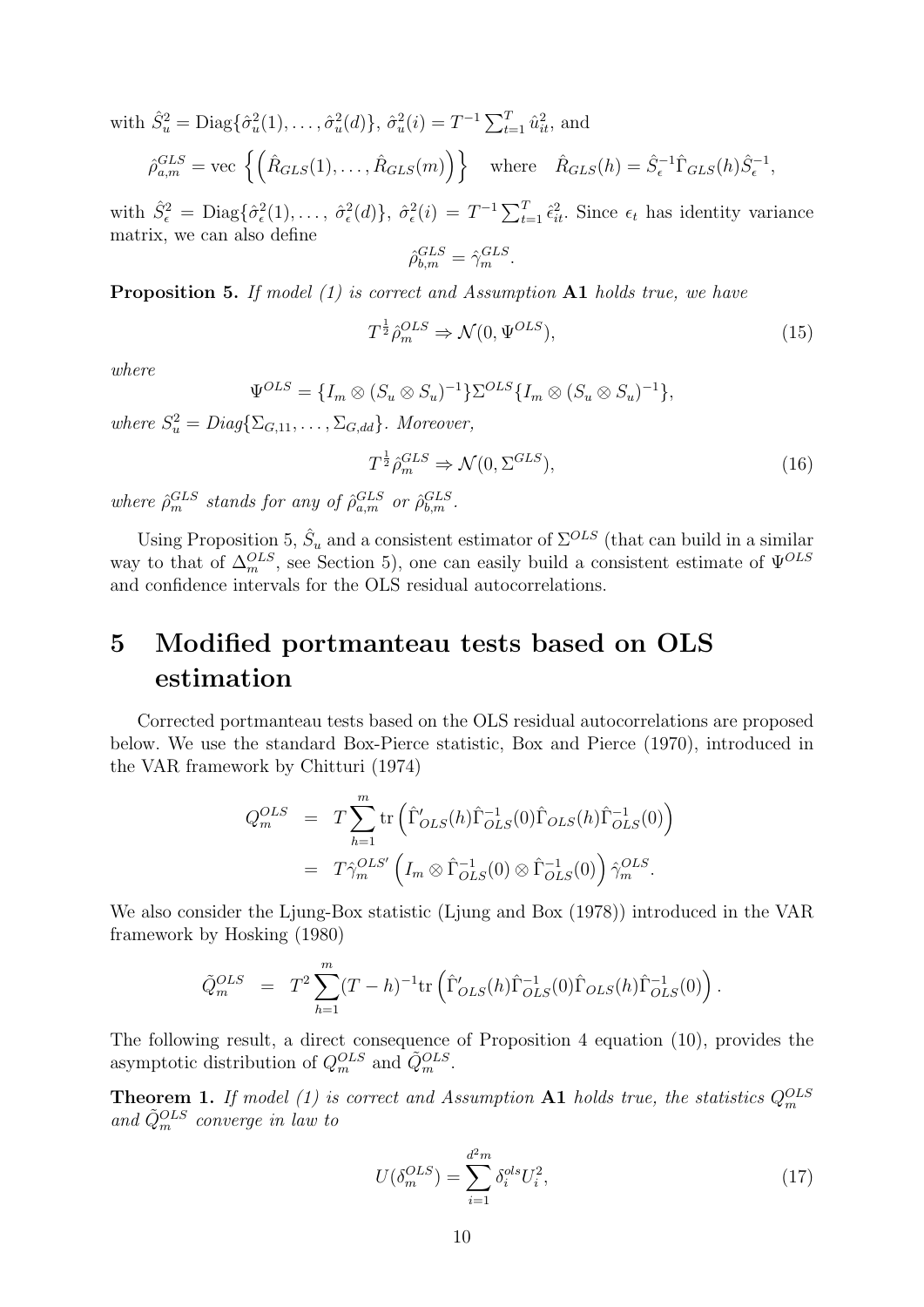$as T \to \infty$ , where  $\delta_m^{OLS} = (\delta_1^{ols}, \ldots, \delta_{d^2m}^{ols})'$  is the vector of the eigenvalues of the matrix

$$
\Omega_m^{OLS} = (I_m \otimes \Sigma_G^{-1/2} \otimes \Sigma_G^{-1/2}) \Sigma^{OLS} (I_m \otimes \Sigma_G^{-1/2} \otimes \Sigma_G^{-1/2}),
$$

 $\Sigma_G = \int_0^1 \Sigma(r) dr$  and the  $U_i$ 's are independent  $\mathcal{N}(0, 1)$  variables.

When the error process is homoscedastic i.i.d. and *m* is large, it is well known that the asymptotic distribution of the statistics  $Q_m^{OLS}$  and  $\tilde{Q}_m^{OLS}$  under the null hypothesis  $\mathcal{H}_0$ can be approximated by a chi-square law with  $d^2(m-p)$  degrees of freedom, see Box and Pierce (1970). In our framework, even for large *m*, the limit distribution in (17) can be very different from a chi-square law. An example which illustrate this point is provided in Patilea and Raïssi (2011).

Estimates of the weights which appear in (17) can be obtained as follows. First, let us recall the following results proved by Patilea and Raïssi (2010) :

$$
\hat{\Sigma}_{G^{\otimes 2}} := T^{-1} \sum_{t=2}^{T} \hat{u}_{t-1} \hat{u}'_{t-1} \otimes \hat{u}_t \hat{u}'_t = \Sigma_{G^{\otimes 2}} + o_p(1),
$$
\n(18)

$$
\hat{\Sigma}_G := T^{-1} \sum_{t=1}^T \hat{u}_t \hat{u}'_t = \Sigma_G + o_p(1),\tag{19}
$$

Using the results of Proposition 2 a consistent estimator of  $\Phi_m^u$  and  $\Lambda_m^{u,\theta}$  given in (7) and (8) is easily obtained by replacing  $A_1, \ldots, A_p$  with their OLS estimators in  $\Delta$  and considering (18) and (19). Thus from this and the equations (18) and (19), one can easily define a consistent estimator of  $\Delta_m^{OLS}$ . Denote the estimated eigenvalues of  $\Delta_m^{OLS}$  by  $\hat{\delta}^{OLS}_{m} = (\hat{\delta}^{ols}_{1}, \ldots, \hat{\delta}^{ols}_{d^2}$  $\frac{ols}{d^2m}$ <sup> $)$ </sup>.

We are now ready to introduce the OLS residuals-based corrected versions of the Box-Pierce (resp. Ljung-Box) portmanteau tests for testing the order of the VAR model (1). With at hand a vector  $\hat{\delta}_m^{OLS}$ , at the asymptotic level  $\alpha$ , the Box-Pierce (resp. Ljung-Box) procedure consists in rejecting the null hypothesis of uncorrelated error process  $(u_t)$  when

$$
P(Q_m^{OLS} > U_{OLS}(\hat{\delta}_m^{OLS}) \mid X_1, \dots, X_T) < \alpha
$$

 $(\text{resp. } P(\tilde{Q}_m^{OLS} > U_{OLS}(\hat{\delta}_m^{OLS}) | X_1, \ldots, X_T) < \alpha)$ . The *p*-values can be evaluated, for instance, using the Imhof algorithm (Imhof, 1961).

Let us end this section with some remarks on the case  $\Sigma(\cdot) = \sigma^2(\cdot)I_d$  (that includes the univariate  $AR(p)$  models with time-varying variance). In this case

$$
\Delta_m^{OLS} = \left[ \int_0^1 \sigma^2(r) dr \right]^{-2} \Sigma^{OLS} = \left[ \int_0^1 \sigma^2(r) dr \right]^{-2} \left[ \int_0^1 \sigma^4(r) dr \right] \Sigma^{GLS} =: c_{\sigma} \Sigma^{GLS},
$$

and clearly,  $c_{\sigma} \geq 1$ . If in addition  $p = 0$ , by Proposition 4 we have  $\Sigma^{GLS} = I_{d^2m}$  and hence  $\delta_m^{OLS} = c_\sigma(1, \cdots, 1)'.$ 

#### **6 Adaptive portmanteau tests**

First note that since we assumed a deterministic volatility structure  $Cov(u_t, u_{t-h}) = 0$ is equivalent to  $Cov(\epsilon_t, \epsilon_{t-h}) = 0$ . Therefore an alternative way to build portmanteau tests for VAR(p) models with time-varying variance is to use approximations of the innovation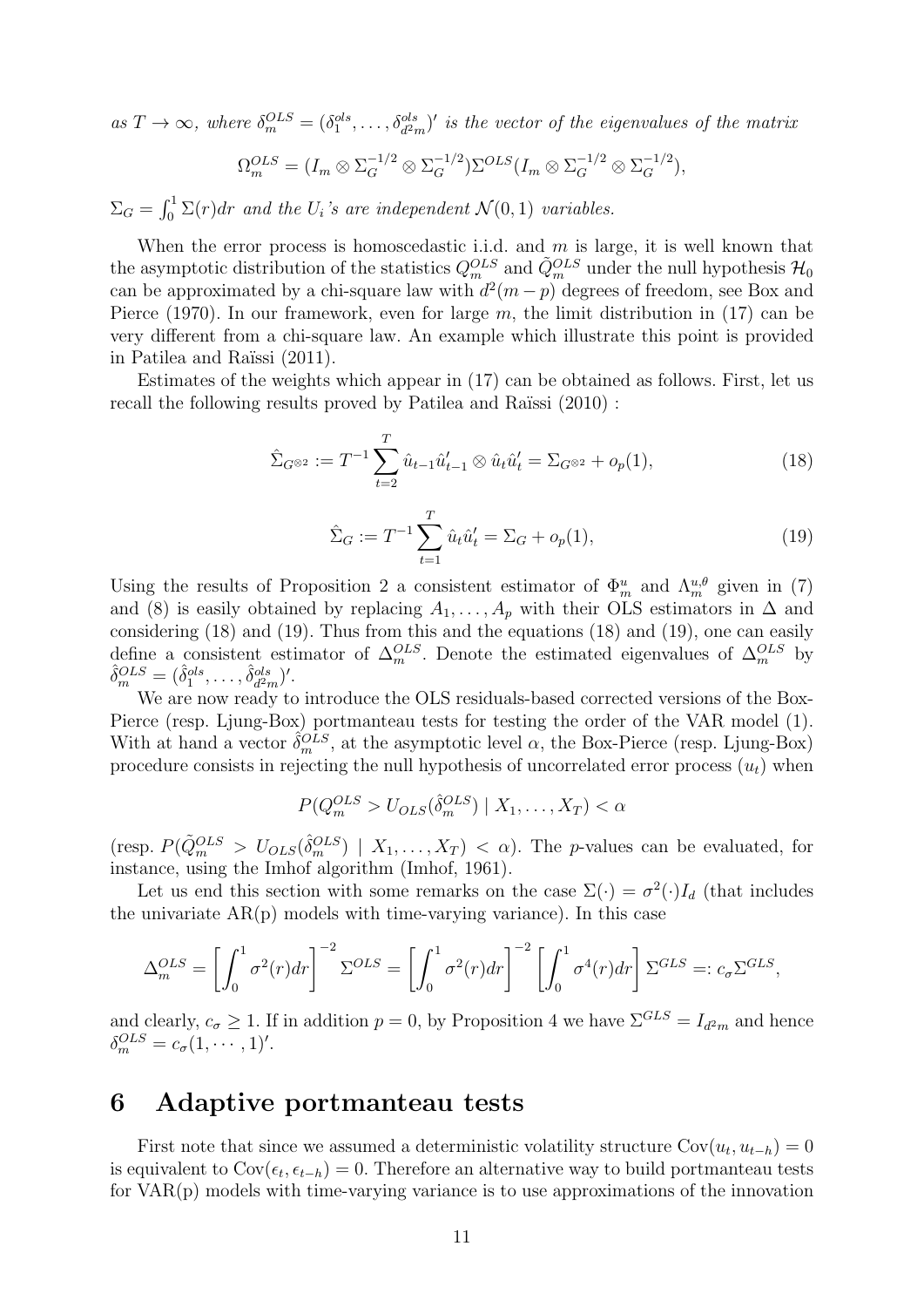$\epsilon_t$ . A nonparametric estimate of the volatility function is needed for building such approximations. The ALS residuals, proxies of the infeasible GLS residuals, are defined as  $\tilde{\epsilon}_t = \check{H}_t^{-1} X_t - \check{H}_t^{-1} (\tilde{X}'_{t-1} \otimes I_d) \hat{\theta}_{ALS}$ , and the adaptive autocovariances and autocorrelations

$$
\hat{\Gamma}_{ALS}(h) = T^{-1} \sum_{t=h+1}^T \check{\epsilon}_t \check{\epsilon}'_{t-h}, \quad \hat{R}_{ALS}(h) = \check{S}_{\epsilon}^{-1} \hat{\Gamma}_{ALS}(h) \check{S}_{\epsilon}^{-1},
$$

where  $\check{S}_{\epsilon} = \text{Diag}\{\check{\sigma}_{\epsilon}(1), \ldots, \check{\sigma}_{\epsilon}(d)\}\$ ,  $\check{\sigma}_{\epsilon}^{2}(i) = T^{-1} \sum_{t=1}^{T} \check{\epsilon}_{it}^{2}$ , and  $\check{H}_{t}$  is the nonparametric estimator obtained from  $\check{\Sigma}_t$  and the identification condition on  $H_t$ , that is  $\check{H}_t = \check{\Sigma}_t^{1/2}$  $t^{1/2}$ .

Let  $\hat{\gamma}_m^{ALS} = \text{vec}(\hat{\Gamma}_{ALS}(1), \dots, \hat{\Gamma}_{ALS}(m))$ . Following the notation of the previous section, for a given integer  $m \geq 1$ , define the residual autocorrelations

$$
\hat{\rho}_{a,m}^{ALS} = \text{vec}\left\{ \left( \hat{R}_{ALS}(1), \dots, \hat{R}_{ALS}(m) \right) \right\} \quad \text{and} \quad \hat{\rho}_{b,m}^{ALS} = \hat{\gamma}_m^{ALS}.
$$

The main result of this section shows that  $\hat{\gamma}_m^{ALS}$  and  $\hat{\rho}_{a,m}^{ALS}$  are asymptotic equivalent to  $\hat{\gamma}_m^{GLS}$  and  $\hat{\rho}_{a,m}^{GLS}$ . This will allow us to define new portmanteau statistics based on the ALS residuals. The following proposition gives the asymptotic behavior of variances, autocovariances and autocorrelations estimators based on the ALS estimator of  $\theta_0$  and the nonparametric estimate of the time-varying variance structure  $\Sigma_t$ . The results are uniformly w.r.t the bandwidths.

**Proposition 6.** *If model (1) is correct and under the assumptions of Proposition 3, uniformly w.r.t.*  $b \in \mathcal{B}_T$ 

$$
T^{-1} \sum_{t=1}^{T} \check{H}'_t \otimes \check{H}_t^{-1} = \int_0^1 G(r)' \otimes G(r)^{-1} dr + o_p(1).
$$
 (20)

*Moreover, given any*  $m \geq 1$ *,* 

$$
T^{\frac{1}{2}}\left\{\hat{\gamma}_m^{ALS} - \hat{\gamma}_m^{GLS}\right\} = o_p(1) \quad \text{and} \quad T^{\frac{1}{2}}\left\{\hat{\rho}_m^{ALS} - \hat{\rho}_m^{GLS}\right\} = o_p(1),\tag{21}
$$

where  $\hat{\rho}_m^{ALS}$  (resp.  $\hat{\rho}_m^{GLS}$ ) stands for any of  $\hat{\rho}_{a,m}^{ALS}$  and  $\hat{\rho}_{b,m}^{ALS}$  (resp.  $\hat{\rho}_{a,m}^{GLS}$  and  $\hat{\rho}_{b,m}^{GLS}$ ).

This asymptotic equivalence result allows us to propose portmanteau test statistics adapted to the case of time-varying variance. Consider the Box-Pierce type statistic

$$
Q_{a,m}^{ALS} = T \sum_{h=1}^{m} \text{tr}\left(\hat{\Gamma}'_{ALS}(h)\hat{\Gamma}_{ALS}^{-1}(0)\hat{\Gamma}_{ALS}(h)\hat{\Gamma}_{ALS}^{-1}(0)\right)
$$
  
=  $T \hat{\gamma}_m^{ALS'} \left(I_m \otimes \hat{\Gamma}_{ALS}^{-1}(0) \otimes \hat{\Gamma}_{ALS}^{-1}(0)\right) \hat{\gamma}_m^{ALS},$ 

and

$$
Q_{b,m}^{ALS} = T \hat{\rho}_{b,m}^{ALS'} \hat{\rho}_{b,m}^{ALS}.
$$

Consider also the Ljung-Box type statistics

$$
\tilde{Q}_{a,m}^{ALS} = T^2 \sum_{h=1}^{m} (T-h)^{-1} \text{tr}\left(\hat{\Gamma}'_{ALS}(h)\hat{\Gamma}_{ALS}^{-1}(0)\hat{\Gamma}_{ALS}(h)\hat{\Gamma}_{ALS}^{-1}(0)\right)
$$

and

$$
\tilde{Q}_{b,m}^{ALS} = T^2 \sum_{h=1}^{m} (T-h)^{-1} \text{tr}\left(\hat{\Gamma}'_{ALS}(h)\hat{\Gamma}_{ALS}(h)\right).
$$

The following theorem is a direct consequence of (11) and Proposition 3.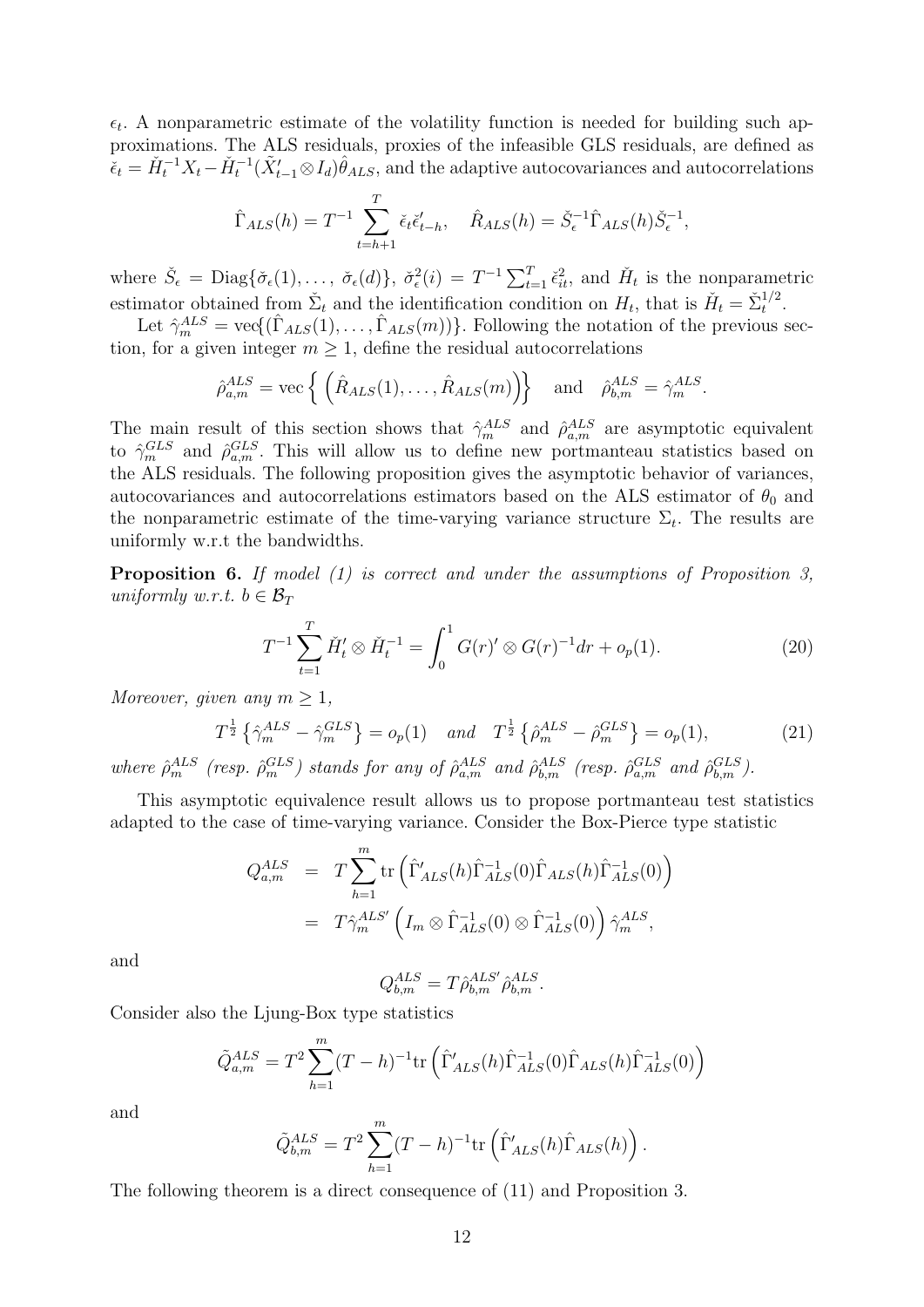**Theorem 2.** *Under the assumptions of Proposition 3, the statistics*  $Q_{a,m}^{ALS}$ ,  $Q_{b,m}^{ALS}$  and  $\tilde{Q}^{ALS}_{a,m}$ ,  $\tilde{Q}^{ALS}_{b,m}$  *converge in distribution to* 

$$
U(\delta_m^{ALS}) = \sum_{i=1}^{d^2 m} \delta_i^{als} U_i^2,\tag{22}
$$

as  $T \to \infty$ , where  $\delta_m^{ALS} = (\delta_1^{als}, \ldots, \delta_{d^2m}^{als})'$  is the vector of the eigenvalues of  $\Sigma^{GLS}$ , and *the*  $U_i$ *'s* are independent  $\mathcal{N}(0,1)$  variables.

To compute the critical values of the adaptive portmanteau tests, we first obtain a consistent estimator of  $\Lambda_m^{\epsilon,\theta}$  given in (9) by replacing  $A_{01}, \ldots, A_{0p}$  by their ALS estimators in *K* and using (20). Next we consider the estimate of  $\Lambda_1$  given in (6). Plugging these estimates into the formula (12), we obtain a consistent estimator of  $\Sigma^{GLS}$  with eigenvalues  $\hat{\delta}_m^{ALS} = (\hat{\delta}_1^{als}, \ldots, \hat{\delta}_{d^2}^{als})$  $\frac{ds}{d^2m}$ <sup>*/*</sup> that consistently estimate  $\delta_m^{ALS}$ .

There are several important particular cases that could be mentioned. In the case of a VAR(0) model (i.e., the process  $(u_t)$  is observed),  $\Sigma^{GLS} = I_{d^2m}$  (see Proposition 4) and hence the asymptotic distribution of the four test statistics in Theorem 2 would be *χ* 2  $\frac{2}{d^2m}$ , that means independent of the variance structure given by  $\Sigma(\cdot)$ . In the general case  $p \geq 1$  where the autoregressive coefficients  $A_{0i}$ ,  $i = 1, ..., p$  have to be estimated, the matrix  $I_{d^2m} - \Sigma^{GLS}$  being positive semi-definite, the eigenvalues  $\delta_1^{als}, ..., \delta_{d^2m}^{als}$  are smaller or equal to 1. Since, in some sense, the unconditional heteroscedasticity is removed in the ALS residuals, one could expect that the  $\chi^2$  $\frac{2}{d^2(m-p)}$  asymptotic approximation is reasonably accurate for the ALS tests. A theoretical example provided in Patilea and Raïssi (2011) indicates that this is may not the case. The asymptotic distribution we obtain for the ALS portmanteau statistics can be very different from the  $\chi^2$ *d* <sup>2</sup>(*m−p*) approximation when the errors are heteroscedastic. Finally, recall that from Sections 2 and 3 using the adaptive estimators of the autoregressive parameters instead of the OLS estimators lead to a gain of efficiency, so that it is advisable to compute the kernel smoothing estimator of the variance function  $\Sigma(\cdot)$  at the estimation stage. In this case, at the validation stage, the ALS tests will not be more complicated than the OLS tests to implement.

Let us also point out that the eigenvalues  $\delta_1^{als}, \dots, \delta_{d^2m}^{als}$  will not depend on the variance structure when  $\Sigma(\cdot) = \sigma^2(\cdot)I_d$  (in particular in the univariate case), whatever the value of *p* is. Moreover, using the arguments of Box and Pierce (1970) one can easily show that for large values of *m*, the law of  $U(\delta_m^{ALS})$  is accurately approximated by a  $\chi_d^2$ *d* <sup>2</sup>(*m−p*) distribution. However, in the general the multivariate setup the asymptotic distribution in (22) depend on the variance function  $\Sigma(\cdot)$ .

#### **7 Illustrative example**

For real data illustration we consider the first differences of the quarterly U.S. international finance data from January 1, 1970 to October 1, 2009 : the balance on services and the balance on merchandise trade in billions of USD. The length of the series is  $T = 159$ . From Figure 1 it seems that the series are stable but have a non constant volatility. The series are available seasonally adjusted from the website of the research division of the Federal Reserve Bank of Saint Louis.

In our VAR system the first component corresponds to the balance on merchandise trade and the second corresponds to the balance on services trade. We adjusted a VAR(1) model to capture the linear dynamics of the series. The ALS and OLS estimators are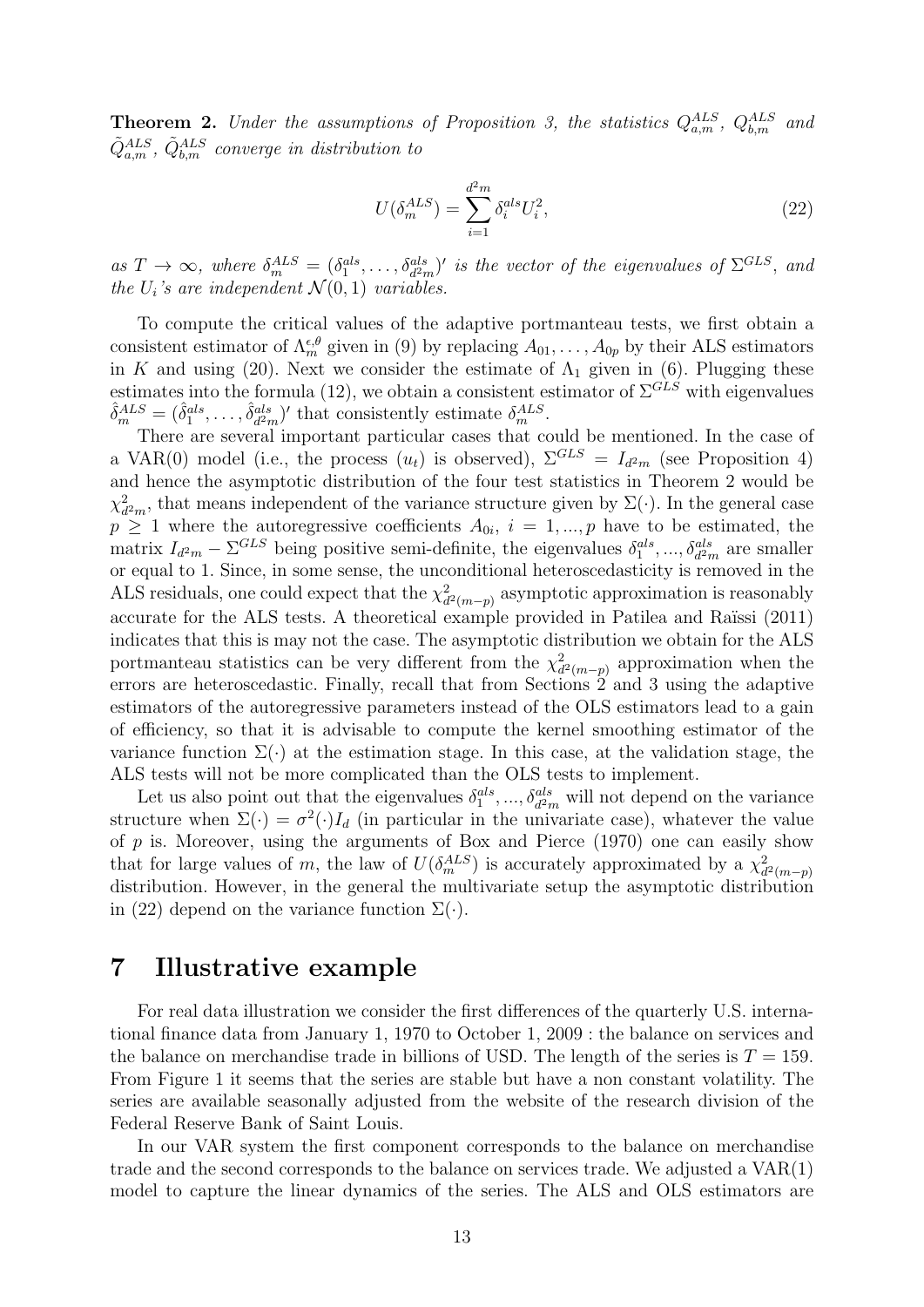given in Table 1. The standard deviations into brackets are computed using the results (3) and (4). In accordance with the results in Sections 2 and 3, we find that the ALS estimation method seems better estimate the autoregressive parameters than the OLS estimation method, in the sense that the standard deviations of the ALS estimators are smaller than those of the OLS estimators.

Now we turn to the check of the goodness-of-fit of the VAR(1) model adjusted to the first differences of the series. To illustrate the results of Proposition 4 we plotted the ALS residual autocorrelations in Figure 2, and the OLS residual autocorrelations in Figure 3, where we denote

$$
\hat{R}_{OLS}^{ij}(h) = \frac{T^{-1} \sum_{t=h+1}^{T} \hat{u}_{it} \hat{u}_{jt-h}}{\hat{\sigma}_u(i)\hat{\sigma}_u(j)} \quad \text{and} \quad \hat{R}_{ALS}^{ij}(h) = \frac{T^{-1} \sum_{t=h+1}^{T} \check{\epsilon}_{it} \check{\epsilon}_{jt-h}}{\check{\sigma}_\epsilon(i)\check{\sigma}_\epsilon(j)}.
$$

The ALS 95% confidence bounds obtained using (16) and (21) are displayed in Figure 2, while in Figure 3 we plotted the standard 95% confidence bounds obtained using (13) and the OLS 95 % confidence bounds obtained using (15). We can remark that the ALS residual autocorrelations are inside the confidence bands or not much larger than the ALS significance limits. A similar comment can be made for the OLS residual autocorrelations when compared to the OLS significance limits. However we found that the OLS significance limits can be quite different from the standard significance limits. This can be explained by the possible presence of unconditional volatility in the analyzed series. In particular we note that the  $\hat{R}_{OLS}^{21}(5)$  is far from the standard confidence bounds. We also apply the different portmanteau tests considered in this paper for testing if the errors are uncorrelated. The test statistics and the corresponding *p*-values are displayed in Table 2. It appears that the *p*-values of the standard tests are very small, that means the standard tests clearly reject the null hypothesis. We also remark that the *p*-values of the modified tests based on the OLS estimation and of the adaptive tests are far from zero. Thus in view of the tests introduced in this paper the null hypothesis is not rejected. These contradictory results can be explained by the fact that we found that the distribution in (17) is very different from the  $\chi^2$  $\frac{2}{d^2(m-p)}$  standard distribution. For instance we obtained  $\sup_{i\in\{1,\ldots,d^2m\}}\left\{\hat{\delta}_i^{ols}\right\} = 11.18$  for  $m = 15$  in our case. Our findings may be viewed as a consequence of the presence of unconditional heteroscedasticity in the data. Since the theoretical basis of the standard tests do not include the case of stable processes with non constant volatility, we can suspect that the results of the standard tests are not reliable. Therefore we can draw the conclusion that the practitioner is likely to select a too large autoregressive order in our case when using the standard tools for checking the adequacy of the VAR model. We also noticed that the weights (not reported here but available upon request) of the sums in (17) and in (22) are quite different for our example.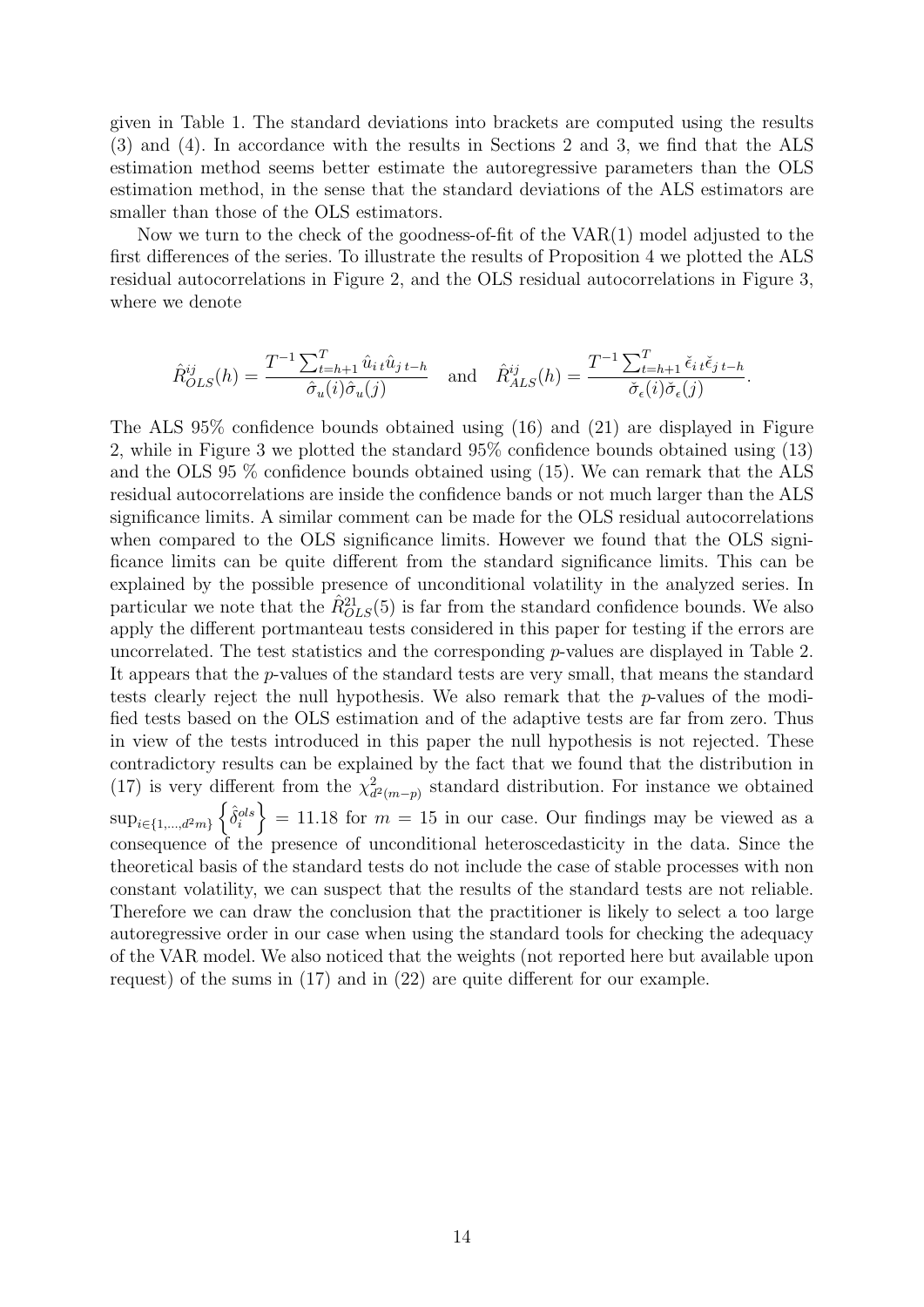#### BIBLIOGRAPHY

- 1. Boswijk, H.P., and Zu, Y. (2007), "Testing for cointegration with nonstationary volatility," Working Paper, University of Amsterdam.
- 2. Box, G.E.P., and Pierce, D.A. (1970), "Distribution of residual autocorrelations in autoregressiveintegrated moving average time series models," *Journal of the American Statistical Association* 65, 1509-1526.
- 3. Cavaliere, G., Rahbek, A., and Taylor, A.M.R. (2010), "Testing for co-integration in vector autoregressions with non-stationary volatility," *Journal of Econometrics*, 158, 7-24.
- 4. Chitturi, R. V. (1974), "Distribution of residual autocorrelations in multiple autoregressive schemes," *Journal of the American Statistical Association* 69, 928-934.
- 5. Hosking, J. R. M. (1980), "The multivariate portmanteau statistic," *Journal of the American Statistical Association* 75, 343-386.
- 6. Imhof, J. P. (1961), "Computing the distribution of quadratic forms in normal variables," *Biometrika* 48, 419-426.
- 7. Kim C., and Park, J. (2010), "Cointegrating Regressions with Time Heterogeneity," *Econometric Reviews*, 29, 397-438.
- 8. Ljung, G.M. and Box, G.E.P. (1978), "On measure of lack of fit in time series models," *Biometrika* 65, 297-303.
- 9. L¨utkepohl, H. (2005), *New Introduction to Multiple Time Series Analysis*. Springer, Berlin.
- 10. Patilea, V., and Raïssi, H. (2010), "Adaptive estimation of vector autoregressive models with timevarying variance : application to testing linear causality in mean," Working paper IRMAR-INSA ; arXiv :1007.1193v2
- 11. Patilea, V., and Ra¨ıssi, H. (2011), "Corrected portmanteau tests for VAR models with time-varying variance," Working paper IRMAR-INSA ; arXiv :1105.3638v2
- 12. Phillips, P.C.B., and Xu, K.L. (2005), "Inference in autoregression under heteroskedasticity," *Journal of Time Series Analysis* 27, 289-308.
- 13. Ramey, V.A., and Vine, D.J. (2006), "Declining volatility in the U.S. automobile industry," *The American Economic Review* 96, 1876-1889.
- 14. Sensier, M., and van Dijk, D. (2004), "Testing for volatility changes in U.S. macroeconomic time series," *Review of Economics and Statistics*, 86, 833-839.
- 15. Stărică, C. (2003), "Is  $GARCH(1,1)$  as good a model as the Nobel prize accolades would imply?" Working paper.
- 16. Stărică, C., and Granger C.W.J. (2005), "Nonstationarities in stock returns.," *Reviews of Economics and Statistics* 87, 503-522.
- 17. Xu, K.L., and Phillips, P.C.B. (2008), "Adaptive estimation of autoregressive models with timevarying variances," *Journal of Econometrics* 142, 265-280.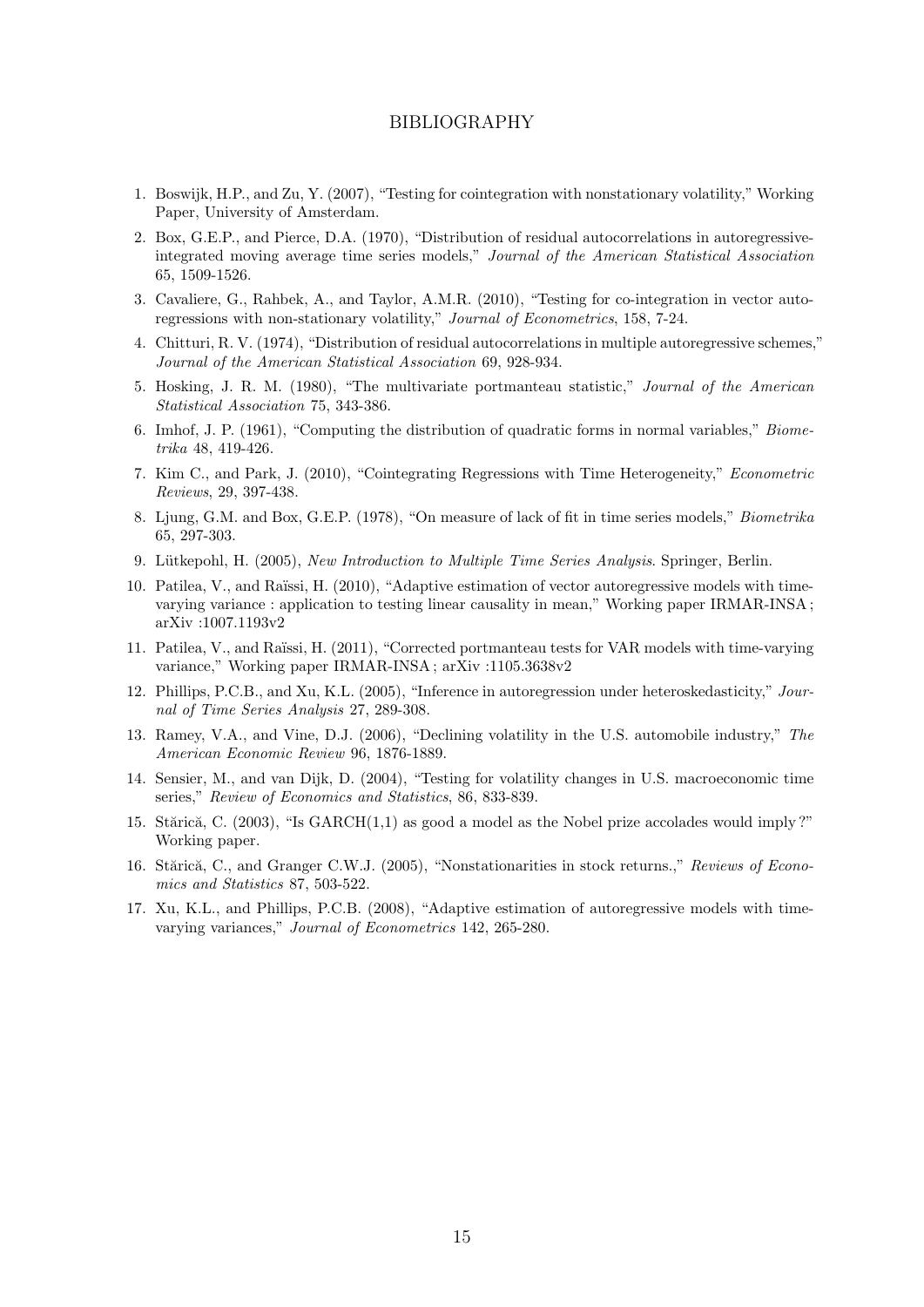TABLE  $1$  – The estimators of the autoregressive parameters of the VAR(1) model for the balance data for the U.S. The standard deviations are into brackets.

| Parameter                                                 | ワつ                   | UЗ               |                  |
|-----------------------------------------------------------|----------------------|------------------|------------------|
| $\overline{\text{ALS}}$ estimate   0.33 <sub>[0.08]</sub> | $\mid 0.02_{[0.02]}$ | $-0.35_{[0.30]}$ | $-0.07_{[0.08]}$ |
| OLS estimate $  0.45_{[0.23]}  $                          | $0.00_{[0.02]}$      | $-1.02_{[0.60]}$ |                  |

TABLE 2 – The values of the Ljung-Box portmanteau test statistics (standard, modified OLSbased and ALS-based) and the associated *p*-values for checking of the adequacy of the VAR(1) model for the U.S. trade balance data.

| $m\,$    |                |            | 15             |            |
|----------|----------------|------------|----------------|------------|
|          | Test statistic | $p$ -value | Test statistic | $p$ -value |
| $LB_m^S$ | 6.84           | 0.000      | 106.34         | 0.000      |
|          | 6.84           | 0.508      | 106.34         | 0.999      |
|          | 25.73          | 0.064      | 66.83          | 0.159      |



FIGURE  $1 -$ The differences of the balance on merchandise trade for the U.S. on the left panel and the differences of the balance on services for the U.S. on the right panel in billions of dollars from 1/1/1970 to  $10/1/2009$ , T=159.